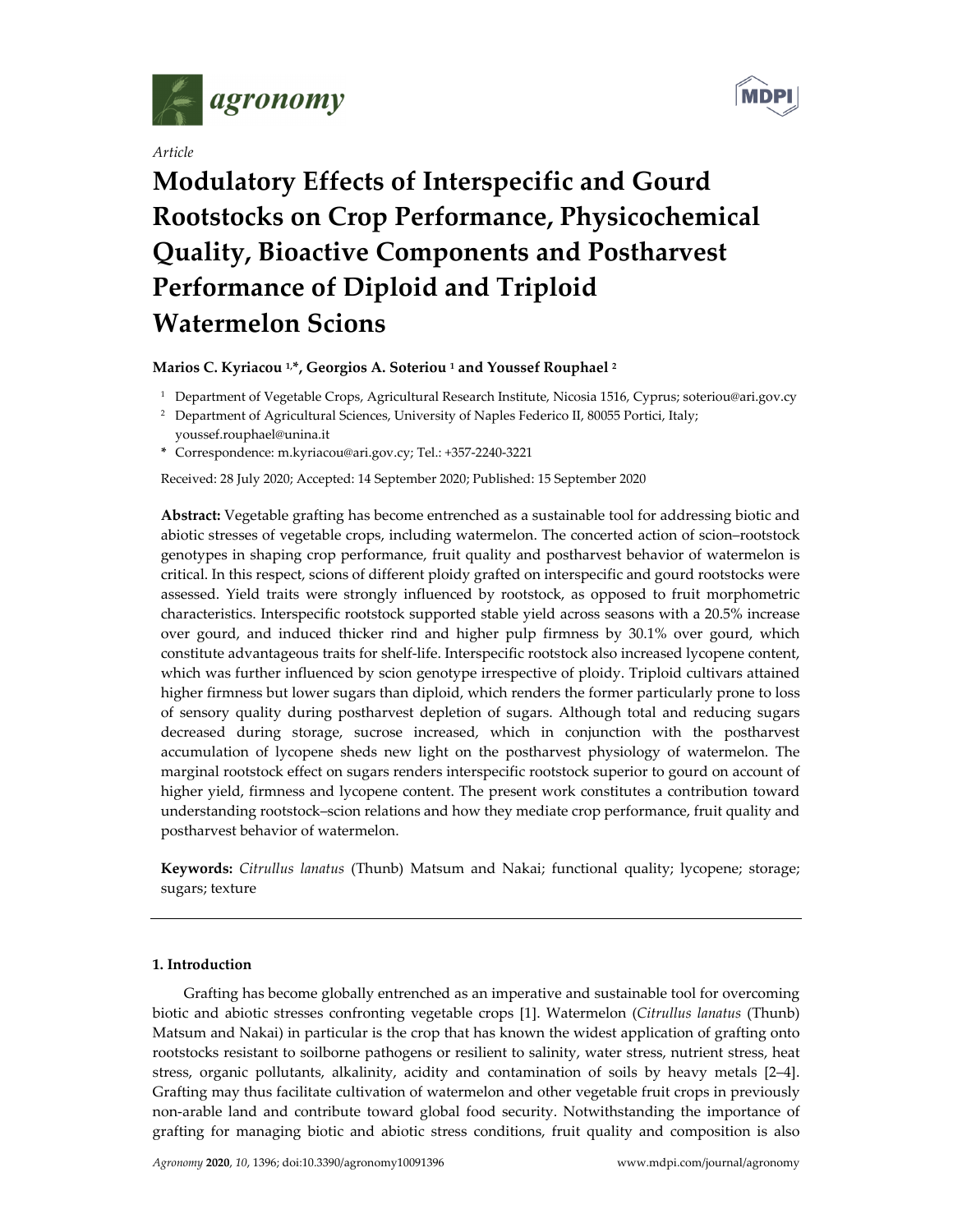modulated by scion–rootstock interaction although it has received comparatively far less attention than the phytoprotection and physiology aspects of crop production [5]. The potential of exploiting wild genetic resources for stress-tolerant rootstocks compatible to commercial scions can be a faster route to trait stacking than breeding; moreover, it may bypass undesirable pleiotropic effects on fruit quality traits that befall breeding based on selection of desirable qualitative traits [6]. Toward this end, analytical information is essential on how rootstock–scion interaction under field conditions may impact physical, chemical, bioactive and sensory components of fruit quality. In this respect, it is important to examine how different scion types (e.g., diploid vs. triploid or mini vs. large fruited) may interact with different rootstock types (e.g., interspecific vs. gourd) to configure crop performance and fruit quality.

Changes in fruit physicochemical composition and morphometric characteristics also inevitably bear an impact on the postharvest performance of watermelon, which has received little attention to date [1,7]. Yet fruit quality along the horticultural supply chain and ultimately at the customer end is largely influenced by postharvest handling and storage practices. Watermelon is a non‐climacteric fruit with a cultivar-dependent but overall brief shelf-life of less than three weeks at 10–15 °C [8]. Previous work on rootstock‐mediated watermelon postharvest performance is limited, but has established that grafting effects on the physicochemical composition of watermelon fruit extend to the postharvest period [1,9]. It is therefore critical to understand how different rootstock types may interact with different scion types to configure postharvest changes in sensory, compositional and functional quality traits that ultimately define shelf‐life.

Accordingly, the current work examined how rootstocks TZ148 and Festival, which represent the two major classes of exploited rootstocks—interspecific hybrids (*Cucurbita maxima* (Duchesne) × *C. moschata* (Duchesne ex Poir)) and gourd (*Lagenaria siceraria* L.), respectively—interacted with two mini triploid (Extazy and Petite), two mini diploid (Vivlos and Esmeralda) and one large‐fruited diploid scion cultivar (Pegasus) to impact crop performance and fruit morphometric characteristics. Moreover, fruit sensory quality traits (pulp colorimetry, firmness, sweetness index), chemical composition (fructose, glucose, sucrose) and bioactive components (lycopene and citrulline) were examined at harvest and following postharvest storage at 25 °C for 10 days. The current work constitutes a contribution toward understanding rootstock–scion relations and how they mediate crop performance, fruit quality and postharvest behavior of watermelon.

## **2. Materials and Methods**

#### *2.1. Location and Plant Material*

The study was carried out for two successive years (2018–2019) between April and July, at the Tohni Experimental Station (34°44′00′′ N; 33°20′15′′ E) of the Agricultural Research Institute of Cyprus. The area has a typical Mediterranean climate with rainfall occurring mainly between November and March. During the study, average day-time temperature ranged from 29 to 40 °C. Transplants of two mini (3–5 kg) diploid cultivars (Esmeralda and Vivlos), two mini triploid cultivars (Extazy and Petite) and a large‐fruited (8–12 kg) diploid cultivar (Pegasus) were grafted onto *C. maxima* × *C. moschata* (TZ148) and *Lagenaria siceraria* (Festival) rootstocks. Grafts were made by approach grafting as described previously by Soteriou and Kyriacou [10]. All transplants were produced at a commercial nursery. Planting was performed in late April, on an alkaline (pH 7.5) clay‐ loam soil at a plant density of approximately 3333 plants ha−<sup>1</sup> with 1.0 m spacing on the row and 3.0 m between rows. An amount of 350 kg ha<sup>-1</sup> of compound fertilizer 14 N-9.6 P-7.5 K was applied into the soil before transplanting. Daily fertigation of 100–120 N: 20–40 P: 110–130 K in g m<sup>-3</sup> was administered through the drip irrigation beginning ten days after transplanting; the higher rates were provided with flowering initiation. Daily inspection and flower tagging at anthesis (fruit setting) secured uniformity in fruit harvest maturity [11]. Applied pest and disease control practices were standard for the region. The postharvest period spanned 10 days of storage in a refrigerated chamber equipped with a Carel, UE001PD000 humidifying system (Carel Industries S.p.A., Brugine PD, Italy) held at  $25 \pm 0.5$  °C and 90% relative humidity.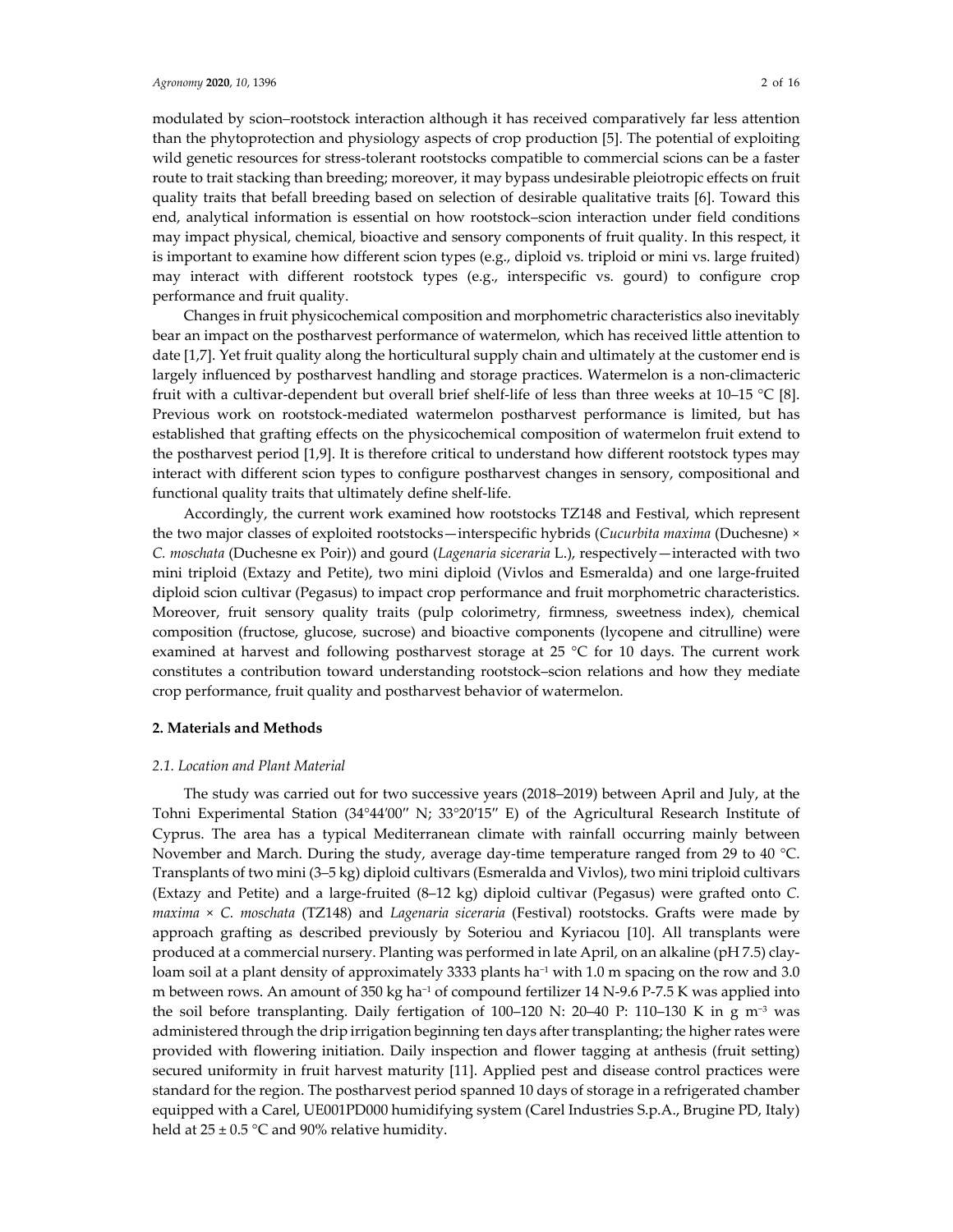Fruits were weighed and equatorial and meridian diameters were determined with a Vernier caliper at harvest. Yield and number of fruits per hectare were estimated. All underdeveloped fruit were considered unmarketable. Cross‐sections of marketable fruit typical for each of the five scion cultivars are presented in Figure 1. Quality assessment was performed by sampling randomly three fruit from each plot. All sampled fruit for quality assessment purposes had been set on the same calendar date  $\pm 1$  day and harvested simultaneously  $40 \pm 1$  days later. An electronic caliper was used at two representative points on each cross‐sectioned fruit for assessing fruit rind. Watermelon flesh firmness was recorded by a TA.XT plus Texture Analyser (Stable Micro Systems, Surrey, UK) as described previously [11]. The Texture Analyser protocol was set to measure flesh firmness as the maximum resistance force to penetration to a depth of 50 mm around the heart of each crosssectioned fruit. A Minolta CR‐400 Chroma Meter (Minolta, Osaka, Japan) was used to assess flesh color at two loci in the heart region of each fruit in cross section using the CIELAB color space to record lightness (L\*), chroma coordinates  $a^*$  and  $b^*$ , chroma (C\*), and hue angle (h°) [12]. A homogenate was obtained from the excised heart of each fruit using a Vita Prep 3 (Vita-Mix Corp., Cleveland, OH, USA) blender under low speed to prevent foaming. Using a digital refractometer (RFM870; Bellingham‐Stanley Ltd., Kent, UK), part of the homogenate was used, after double cheesecloth filtration, for determining juice total soluble solids content (TSS) at 20 °C. A pH electrode (SevenMulti, Mettler‐Toledo GmbH, Schwerzenbach, Switzerland) was used for measuring the pH of the juice. Falcon tubes (50 mL), instantly dip‐frozen in liquid nitrogen, were used to store part of the homogenate at −80 °C for further chemical analyses.



**Figure 1.** Intact and cross‐sectioned watermelon fruit of cvs. Petite, Vivlos, Pegasus, Extazy and Esmeralda.

Lycopene extracted in hexane was determined according to the method of Perkins‐Veazie et al. [13]. Lycopene was quantitated against pure hexane on a Jasco V-550 UV-VIS spectrophotometer (Jasco Corp., Tokyo, Japan) at 503 nm using the extinction coefficient of 17.2 × 104 M−<sup>1</sup> cm−1. Non‐ structural carbohydrates (glucose, fructose, sucrose) were analyzed by liquid chromatography on an Agilent HPLC system (Agilent Technologies, Santa Clara, CA, USA) equipped with a 1200 Series quaternary pump and a 1260 Series refractive index detector using a 4.6 × 250 mm carbohydrate column at 35 °C (Waters, Milford, MA, USA) and acetonitrile:water (75:25) as mobile phase at 1.4 mL min−<sup>1</sup> for separation (detailed description provided in Kyriacou et al. [1]). Quantification was performed against external standard calibrating curves with a coefficients of determination  $(R^2)$ 0.9999. Citrulline was also analyzed on the same HPLC system equipped with an Agilent 1260 Series PDA detector using the method of [1].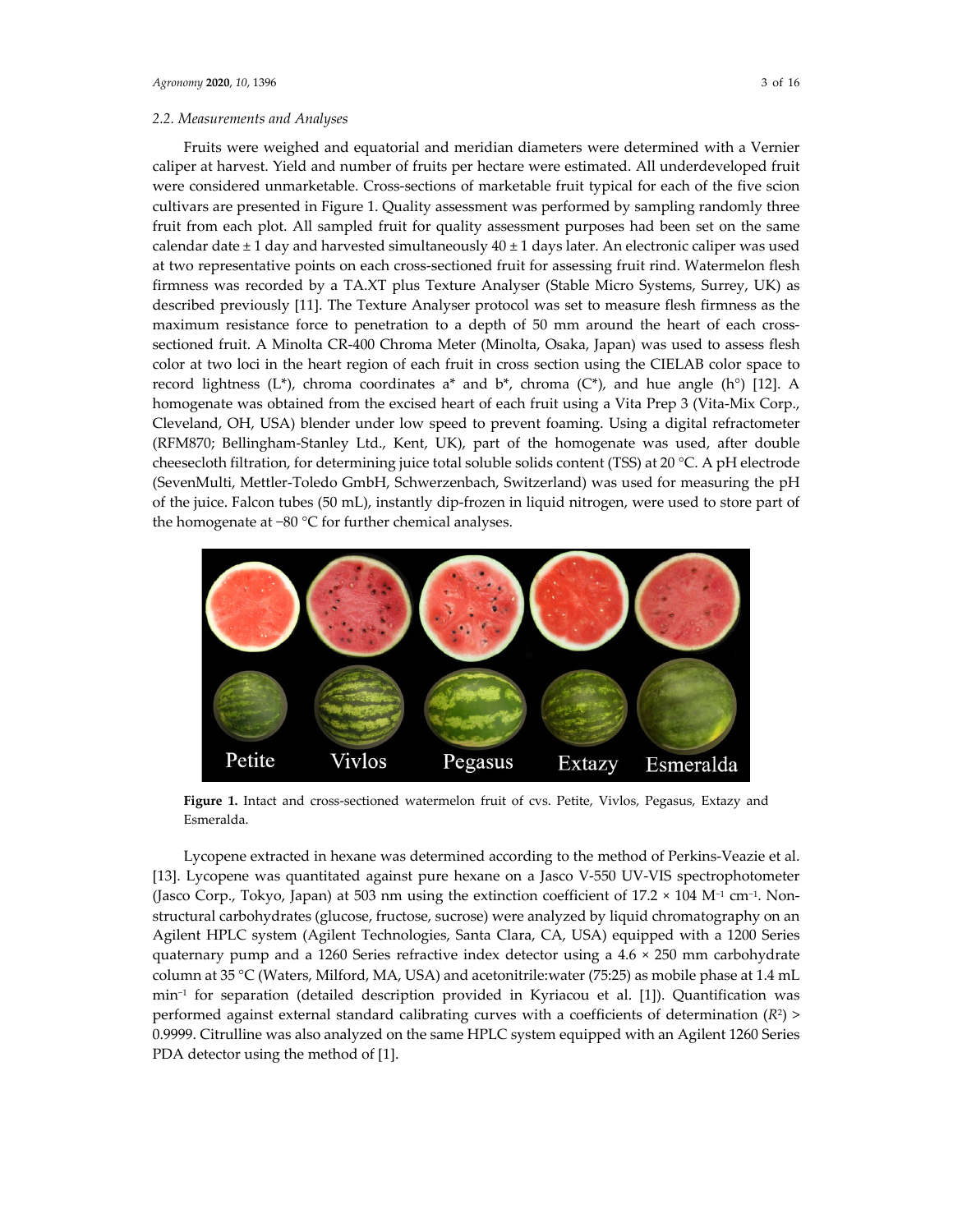## *2.3. Experimental Design and Statistical Analysis*

The study included two experiments. The first experiment was designed as a factorial two-way completely randomized design, with five cultivars ('Petite', 'Vivlos', 'Pegasus', 'Extazy', 'Esmeralda') and two graft combinations ('TZ148', 'Festival'). In the second experiment, post-harvest storage was also included as a third factor in a factorial three‐way completely randomized design. In both experiments, each field plot was replicated 4 times and consisted of 5 plants. Each year was analyzed separately. Data were subjected to analysis of variance (ANOVA) using SAS (SAS Institute, Inc., Cary, NC, USA). Means were separated with the Tukey–Kramer HSD test, provided absence of significant cultivar‐by‐rootstock interaction.

## **3. Results**

#### *3.1. Crop Performance Characteristics*

Crop performance characteristics such as tradable yield, number of fruits and fruit weight were influenced by both scion and rootstock, whereas variation in fruit shape was dictated strictly by the scion genotype in both years of experimentation (Table 1). The relative effects of scion cultivar and rootstock on all yield characteristics varied between years, with rootstock rendered less influential in the second year. Rootstock effect was most pronounced on tradable yield whereas fruit number, fruit weight and fruit shape were influenced overwhelmingly by cultivar. Cultivar × rootstock interaction was non‐significant for all yield characteristics as scion and rootstock ranking remained unaltered between years. Tradable yield was highest in the large‐fruited diploid Pegasus, which did not differ significantly, however, from that of the mini triploid cultivars Petite and Extazy. Yield was notably low in the diploid cultivar Vivlos, which was lower than the average yield of the mini triploid cultivars by 37% and 38% in the first and second year, respectively. Fruit weight was lowest for Extazy  $(3.2 \pm 0.2 \text{ kg})$  but invariable  $(4.2-4.4 \text{ kg})$  across the rest of the mini scions. Inversely, the highest number of fruits per hectare was obtained from Extazy and the lowest from the large-fruited Pegasus. Low fruit weight combined with low number of fruits, tantamount to low yield, was evidenced only in Vivlos. The choice of rootstock had a consistent effect in both years on yield, number of fruits per hectare and fruit weight, which were in all cases higher with TZ148 than Festival.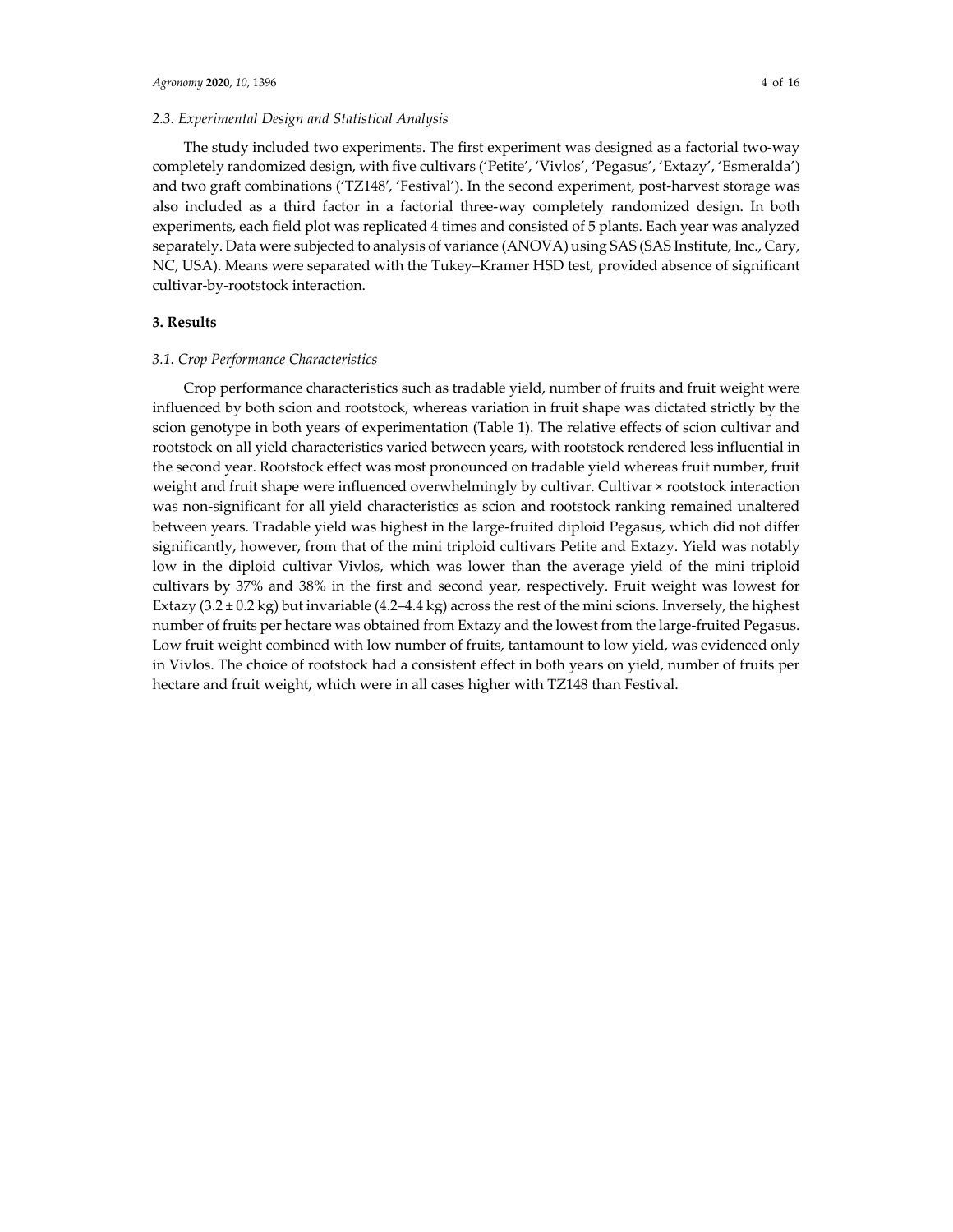|                           |                |                                            |                          | Yield             |               |                   |       | <b>Fruit Number</b>              |               |                    |               | Fruit Weight      |                | <b>Fruit Shape</b> |                |                 |             |  |  |  |
|---------------------------|----------------|--------------------------------------------|--------------------------|-------------------|---------------|-------------------|-------|----------------------------------|---------------|--------------------|---------------|-------------------|----------------|--------------------|----------------|-----------------|-------------|--|--|--|
| <b>Source of Variance</b> |                |                                            |                          | $(t \, ha^{-1})$  |               |                   |       | $(fruits ha^{-1})$               |               |                    |               | (kg)              |                |                    |                | (M/E)           |             |  |  |  |
|                           | DF             | Year <sub>1</sub>                          |                          | Year <sub>2</sub> |               | Year <sub>1</sub> |       | Year 2                           |               | Year <sub>1</sub>  |               | Year <sub>2</sub> |                | Year 1             |                | Year 2          |             |  |  |  |
|                           |                |                                            |                          |                   |               |                   |       | ANOVA-Mean Squares               |               |                    |               |                   |                |                    |                |                 |             |  |  |  |
| Cultivar (C)              | $\overline{4}$ | 1388.9<br>***<br>1652.234                  |                          |                   | $***$         | 182311321.5       | $***$ | 224157607.8                      | $***$         | 25.7               | ***           | 42.9              | $***$          | 0.058              | $***$          | 0.062171        | ***         |  |  |  |
| Rootstock (R)             | $\mathbf{1}$   | 3273.6                                     | ***<br>$**$<br>456.9798  |                   |               |                   | ×.    | 15715838                         | $\ast$        | 4.5                | $***$         | 0.02              |                | 9E-04              |                | 2E-05           |             |  |  |  |
| $C \times R$              | 4              | 108.10                                     |                          | 371.0818          |               | 8201830.5         |       | 11371952                         |               | 0.2                |               | 0.13              |                | 1E-04              |                | 5E-04           |             |  |  |  |
| Cultivar                  |                |                                            |                          |                   |               |                   |       | Mean Comparisons                 |               |                    |               |                   |                |                    |                |                 |             |  |  |  |
| Petite                    |                | $73.5 \pm 3.7$                             | $93.8 \pm 3.7$<br>a<br>a |                   |               | $16704 \pm 854$   | b     | $17920 \pm 854$                  | $\mathbf b$   | $4.4 \pm 0.2$      | $\mathbf b$   | $5.2 \pm 0.2$     | b              | $1.04 \pm 0$       | $\mathbf b$    | $1.03 \pm 0$    | b           |  |  |  |
| <b>Vivlos</b>             |                | $45.2 \pm 3.7$                             | $\mathcal{C}$            | $55.1 \pm 3.7$    | $\mathcal{C}$ | $10752 \pm 768$   | cd    | $12096 \pm 768$<br>$\mathcal{C}$ |               | $4.2 \pm 0.1$      | <sub>b</sub>  | $4.6 \pm 0.1$     | $\mathbf b$    | $1.04 \pm 0.01$    | h              | $1.04 \pm 0.01$ | b           |  |  |  |
| Pegasus                   |                | $78.6 \pm 4.1$                             | a                        | $96.3 \pm 4.1$    | a             | $9984 \pm 555$    | d     | $10950 \pm 555$                  | $\mathbf d$   | $7.9 \pm 0.2$<br>a |               | $8.8 \pm 0.2$     | a              | $1.23 \pm 0.01$    | a              | $1.24 \pm 0.01$ | a           |  |  |  |
| Extazy                    |                | $69.2 \pm 5.7$                             | ab                       | $82.4 \pm 5.7$    | ab            | $21632 \pm 1260$  | a     | $22058 \pm 1260$                 | a             | $3.2 \pm 0.2$      | $\mathcal{C}$ | $3.7 \pm 0.2$     | $\mathcal{C}$  | $1.04 \pm 0.01$    | h              | $1.04 \pm 0.01$ | b           |  |  |  |
| Esmeralda                 |                | $59.7 \pm 5.2$                             | $\mathbf{h}$             | $72.6 \pm 5.2$    | b             | $13504 \pm 912$   | bc    | $15793 \pm 912$                  | b.            | $4.4 \pm 0.3$      | b.            | $4.6 \pm 0.3$     | h              | $1.06 \pm 0$       | $\mathbf b$    | $1.07 \pm 0$    | $\mathbf b$ |  |  |  |
| Rootstock                 |                |                                            |                          |                   |               |                   |       |                                  |               |                    |               |                   |                |                    |                |                 |             |  |  |  |
| <b>TZ148</b>              |                | $74.3 \pm 3.4$<br>$83.4 \pm 3.4$<br>a<br>a |                          |                   |               | $15385 \pm 1130$  | a     | $16394 \pm 1130$                 | $5.2 \pm 0.4$ | a                  | $5.5 \pm 0.4$ |                   | $1.1 \pm 0.01$ |                    | $1.1 \pm 0.02$ |                 |             |  |  |  |
| Festival                  |                | $56.2 \pm 3.1$<br>$76.6 \pm 3.1$<br>b<br>b |                          |                   |               | $13644 \pm 1076$  | b.    | $15132 \pm 1076$                 | b.            | $4.5 \pm 0.4$      | b.            | $5.3 \pm 0.4$     |                | $1.1 \pm 0.01$     |                | $1.1 \pm 0.02$  |             |  |  |  |

**Table 1.** Mean comparison for yield, fruit number, fruit mean weight, fruit shape (meridian/equatorial diameter), at harvest of watermelon fruit from cvs. Petite, Vivlos, Pegasus, Extazy and Esmeralda grafted on two rootstocks types. Values represen<sup>t</sup> means <sup>±</sup> SE.

DF <sup>=</sup> degrees of freedom. \* Significant effect at the 0.05 level, \*\* 0.01 level, \*\*\* 0.001 level. Means within each column followed by different letters denote significant differences (*p* <sup>&</sup>lt; 0.05) according to the Tukey–Kramer HSD test.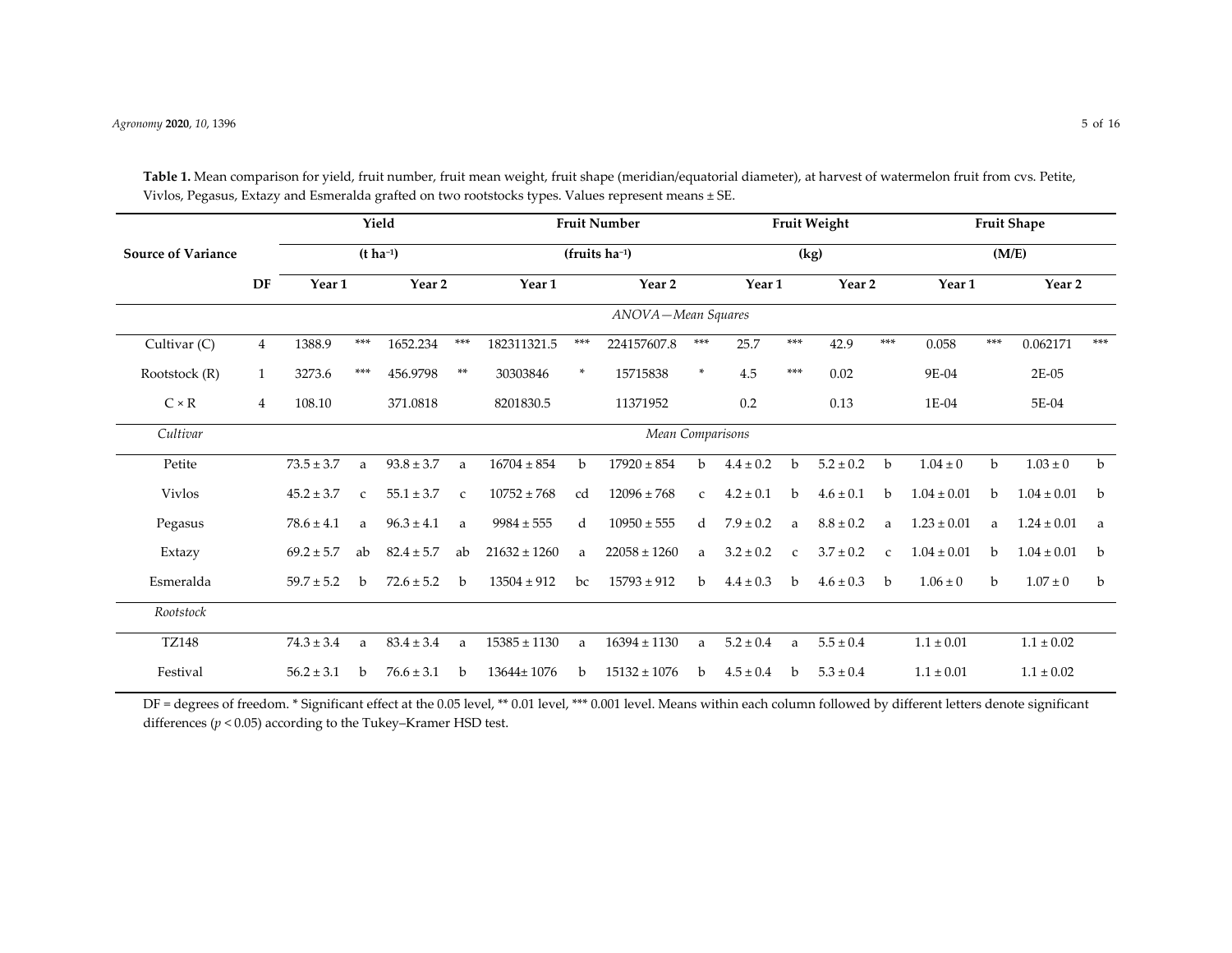## *3.2. Physical Quality Characteristics of Watermelon Fruit*

Physical quality characteristics of watermelon fruit, such as rind thickness, pulp firmness and pulp color, were predominantly determined by the scion cultivar, which accounted for most of the variance observed in these traits (Table 2). Rootstock effect was most pronounced on pulp firmness whereas storage had its greatest effect on rind thickness and the colorimetric values of the pulp. In both years, the thickest watermelon rind was found in the mini triploid cultivar Extazy and the thinnest in the mini diploid Vivlos. Rootstock had a significant effect on rind thickness only in the first year of experimentation whence the interspecific rootstock TZ148 induced a thicker rind than the Lagenaria rootstock Festival. Pulp firmness was highest in the triploid mini cultivars Extazy and Petite and lowest in the diploid cultivars. Rootstock had a significant effect on firmness with TZ148 imparting higher firmness than Festival by 28.9% and 31.3% in the first and second year, respectively. The effect of storage on firmness was marginally significant in both years with mean firmness reduced after 10-day storage at 25 °C by merely 8.0% and 5.5% in the first and second year, respectively. The colorimetric variables of the pulp were influenced mainly by scion cultivar and less so by rootstock and storage. Lightness (L\*) was highest in Pegasus and Vivlos and lowest (darkest pulp) in Extazy and Esmeralda. As denoted by chroma values  $(C^*)$ , the pulp was most intensely colored in Extazy and Vivlos and least colored in Esmeralda, Petite and Pegasus. Similar cultivar ranking was observed in both years for the intensity of redness denoted by colorimetric parameter a\* (data not shown). Chroma was also marginally higher in response to rootstock TZ148 than Festival but only in the first year of experimentation. The narrowest hue angles denoting the most reddish color were obtained from Extazy and Pegasus, while the widest hue angles denoting the least reddish hue were obtained from Esmeralda. During 10‐day storage at 25 °C, there was a slight darkening of the pulp (reduced L\*), but also an increase in chroma and a widening of hue angle denoting a more intense color but also a slight color transition toward orange-red hue.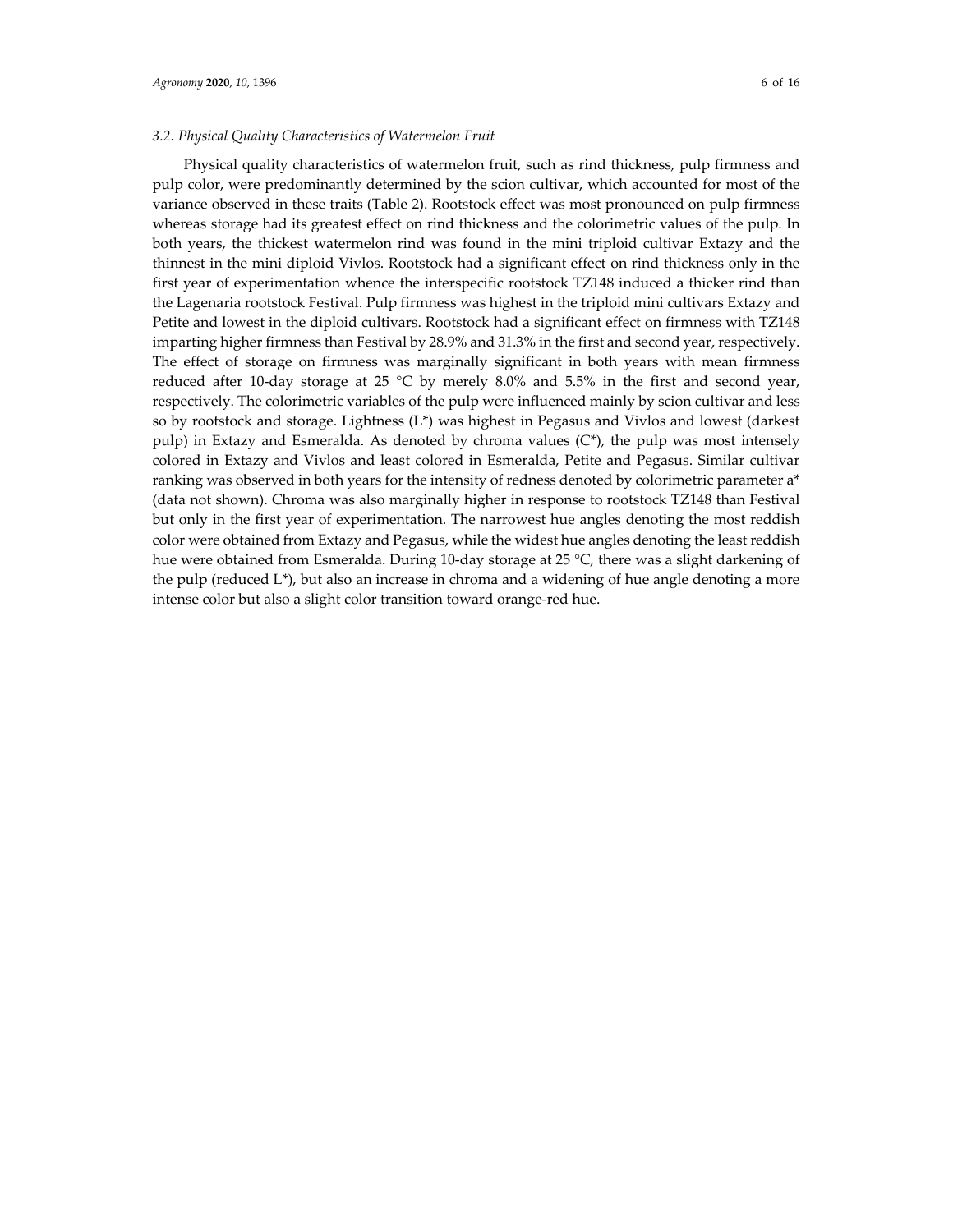**Table 2.** Fruit rind thickness, pulp firmness, pulp CIELAB color components (Lightness—L\*, Chroma—C\* and Hue angle—h), lycopene content, total soluble solids (TSS), and citrulline content in watermelon fruit of cvs. Petite, Vivlos, Pegasus, Extazy and Esmeralda grafted on TZ148 and Festival rootstocks and stored for 10 days at <sup>25</sup> °C. Values represen<sup>t</sup> means <sup>±</sup> SE.

|                                |                     | Rind           |             |                                 |      | Firmness         |     |                                     |             | Lightness-L*                                  |              |                                                |              |                         |                | $Chroma-C^*$          |              |                                                |             | Hue angle-h       |             |                                           |                      | Lycopene           |              |                       |              | Citrulline         |                    |                                  |          |
|--------------------------------|---------------------|----------------|-------------|---------------------------------|------|------------------|-----|-------------------------------------|-------------|-----------------------------------------------|--------------|------------------------------------------------|--------------|-------------------------|----------------|-----------------------|--------------|------------------------------------------------|-------------|-------------------|-------------|-------------------------------------------|----------------------|--------------------|--------------|-----------------------|--------------|--------------------|--------------------|----------------------------------|----------|
| Source of<br>Variance          |                     |                | (mm)        |                                 | (kg) |                  |     |                                     | $(0 - 100)$ |                                               |              |                                                |              |                         |                |                       |              |                                                | (degrees)   |                   |             |                                           | $(\mu g g^{-1} F W)$ |                    |              |                       | (%)          |                    | $(mg g-1)$<br>f.w. |                                  |          |
|                                | D<br>$\overline{F}$ | Year 1         |             | Year 2                          |      | Year 1           |     | Year 2                              |             | Year 1                                        |              | Year <sub>2</sub>                              |              | Year 1                  |                | Year 2                |              | Year 1                                         |             | Year <sub>2</sub> |             | Year 1                                    |                      | Year 2             |              | Year 1                |              | Year 2             |                    | Year 2                           |          |
|                                |                     |                |             |                                 |      |                  |     |                                     |             |                                               |              |                                                |              |                         |                | ANOVA-Mean Squares    |              |                                                |             |                   |             |                                           |                      |                    |              |                       |              |                    |                    |                                  |          |
| Storage (S)                    | -1                  | 19.6           |             | 63.1                            |      | 3.4              |     | * $1.82613$ *                       |             | 27.7                                          | $***$        | 7.0                                            |              | 331.9                   | **<br>*        | 45.2                  |              | 46.0                                           |             | 19.3              |             | $3330.979$ $*$ $434.917$ $*$ 6.995868 $*$ |                      |                    |              |                       |              | 5.5                |                    | $0.54$ **                        |          |
| Cultivar (C)                   | $\overline{4}$      | 63.1           |             | 47.4                            |      | 132.1            |     | ** $158.5419$ **                    |             | 97.2                                          | **<br>*      | 50.92959                                       | $\ast$       | 74.8                    | $\overline{a}$ | $76.8\,$              |              | 53.7                                           |             | 19.8              |             | $7648.001$ ** $4467.337$ **               |                      |                    |              | 0.9                   | $\ast$       | $6.1\,$            |                    | $1.33$ ***                       |          |
| Rootstock<br>(R)               | $\mathbf{1}$        | 15.1           |             | 0.9                             |      | 31.8             | $*$ | $46.60413$ **                       |             | 3.0                                           |              | 7.62237                                        |              | 30.9                    | $\ast$         | $8.5\,$               |              | $0.0\,$                                        |             | 7.7               |             | 685.403                                   | **<br>*              | $620.696$ **       |              | 0.1                   |              | 0.9                |                    | 0.05                             |          |
| $S \times C$                   | $\overline{4}$      | 5.4            |             | 1.6                             |      | 0.2              |     | 0.11757                             |             | 2.4                                           |              | $12.11847$ **                                  |              | 10.1                    |                | 1.2                   |              | $1.8\,$                                        |             | $5.1\,$           |             | 436.3065                                  |                      | 62.717             |              | 0.1                   |              | 0.2                |                    | 0.04                             |          |
| $S \times R$                   | $\mathbf{1}$        | 3.9            | $\ast$      | 0.6                             |      | 0.2              |     | 0.00204                             |             | $1.2\,$                                       |              | 32.35032 **                                    |              | 4.0                     |                | $5.5\,$               |              | $0.8\,$                                        |             | 0.2               |             | 20.259                                    |                      | 201.489            |              | $0.0\,$               |              | 0.2                |                    | $0.08\,$                         |          |
| $\mathrm{C} \times \mathrm{R}$ | $\overline{4}$      | 0.5            |             | 2.1                             |      | $6.0\,$          |     | 2.6                                 |             | 10.9                                          |              | 2.650518                                       |              | 2.4                     |                | 1.9                   |              | 1.2                                            |             | 3.4               |             | 110.2028                                  |                      | 58.5965            |              | 0.3                   |              | 0.3                |                    | 0.25                             |          |
| $S \times C \times R$          | $\overline{4}$      | 2.3            | $**$        | 0.3                             |      | 0.2              |     | 0.6                                 |             | 3.4                                           |              | 0.579708                                       |              | 2.0                     |                | $1.8\,$               |              | $1.1\,$                                        |             | $0.8\,$           |             | 63.263                                    |                      | 28.14675           |              | 0.3                   |              | 0.2                |                    | $0.04\,$                         |          |
| Storage                        |                     |                |             |                                 |      |                  |     |                                     |             |                                               |              |                                                |              |                         |                | Mean Comparisons      |              |                                                |             |                   |             |                                           |                      |                    |              |                       |              |                    |                    |                                  |          |
| $\boldsymbol{0}$               |                     | $12.3 \pm 0.4$ |             | a $12 \pm 0.3$ a                |      |                  |     | $\frac{5.4 \pm}{0.5}$ a 5.7 ± 0.5 a |             | $\begin{matrix}41.9 \pm \\ 0.5\end{matrix}$ a |              | $41.7 \pm$<br>0.4                              |              | $30.6 \pm$<br>0.5       | b              | $32.4 \pm$<br>0.4     | $\mathbf b$  | $33.7 \pm$<br>0.3                              | $\mathbf b$ | $34.3 \pm$<br>0.2 | $\mathbf b$ | $67.4 \pm$<br>3.77                        | $\mathbf b$          | $69.3 \pm$<br>2.6  | $\mathbf{b}$ | $11.2 \pm$<br>0.1     |              |                    |                    | a $11 \pm 0.1$ a $3.3 \pm 0.1$ a |          |
| 10                             |                     | $11.4\pm 0.3$  | $\mathbf b$ | $10.2 \pm 0.3$                  |      |                  |     | b $5 \pm 0.4$ b $5.4 \pm 0.5$ b     |             | $40.7\pm0.4$                                  | $\mathbf b$  | $41.2\,\pm$<br>$0.4\,$                         |              | $34.7$ $\pm$<br>$0.5\,$ | $\rm{a}$       | $33.9 \pm$<br>$0.4\,$ | $\mathbf{a}$ | $35.2 \pm$<br>0.3                              | a           | $35.3 \pm$<br>0.2 | $\mathsf a$ | $80.3$ $\pm$<br>3.08                      | a                    | $73.8\,\pm$<br>2.8 | $\mathbf{a}$ | $10.6 \pm$<br>0.1     | $\mathbf b$  | $10.5\,\pm$<br>0.1 |                    | b $3.1 \pm 0.1$ b                |          |
| Cultivar                       |                     |                |             |                                 |      |                  |     |                                     |             |                                               |              |                                                |              |                         |                |                       |              |                                                |             |                   |             |                                           |                      |                    |              |                       |              |                    |                    |                                  |          |
| Petite                         |                     | $13.0 \pm 0.5$ | $\rm b$     | $\frac{11.7 \pm}{0.4}$ b        |      | $5.5 \pm 0.2$    |     | b $5.7 \pm 0.2$ b                   |             | $\begin{matrix}40.9 \pm \\ 0.6\end{matrix}$ b |              | $\begin{array}{c} 41.6 \pm \\ 0.6 \end{array}$ | $\mathbf{b}$ | $29.8\,\pm$<br>0.7      | $\mathbf c$    | $30.9\,\pm$<br>0.4    | $\mathbf c$  | $\begin{array}{c} 34.4 \pm \\ 0.3 \end{array}$ | $\mathbf c$ | $35.4\pm 0.4$     |             | b $65.1 \pm 2.3$ bc                       |                      | $61.9 \pm 1.8$ c   |              | $10.9 \pm 0.2$        | ab           | $10.4 \pm$<br>0.2  | $\mathbf b$        | $3.7 \pm$<br>0.10                | $\alpha$ |
| <b>Vivlos</b>                  |                     |                |             | $8.9 \pm 0.1$ d $8.8 \pm 0.2$ d |      | $4.0 \pm$<br>0.1 |     | c $4.1 \pm 0.2$ c                   |             | $43.4 \pm$<br>$0.4\,$                         | $\mathbf{a}$ | $41.6\,\pm$<br>0.4                             | $\mathbf b$  | $34.9 \pm$<br>0.7       | $\rm{a}$       | $34.6 \pm$<br>$0.4\,$ | $\mathbf b$  | $35.2 \pm$<br>0.2                              | $\mathbf b$ | $34.1 \pm$<br>0.2 |             | c $69.4 \pm 4.5$ b                        |                      | $72.9 \pm 2.2$     | $\mathbf{b}$ | $11.1 \pm$<br>$0.1\,$ | $\mathbf{a}$ | $11.2 \pm$<br>0.1  | $\mathsf{a}$       | $3.1 \pm$ bc<br>0.06             |          |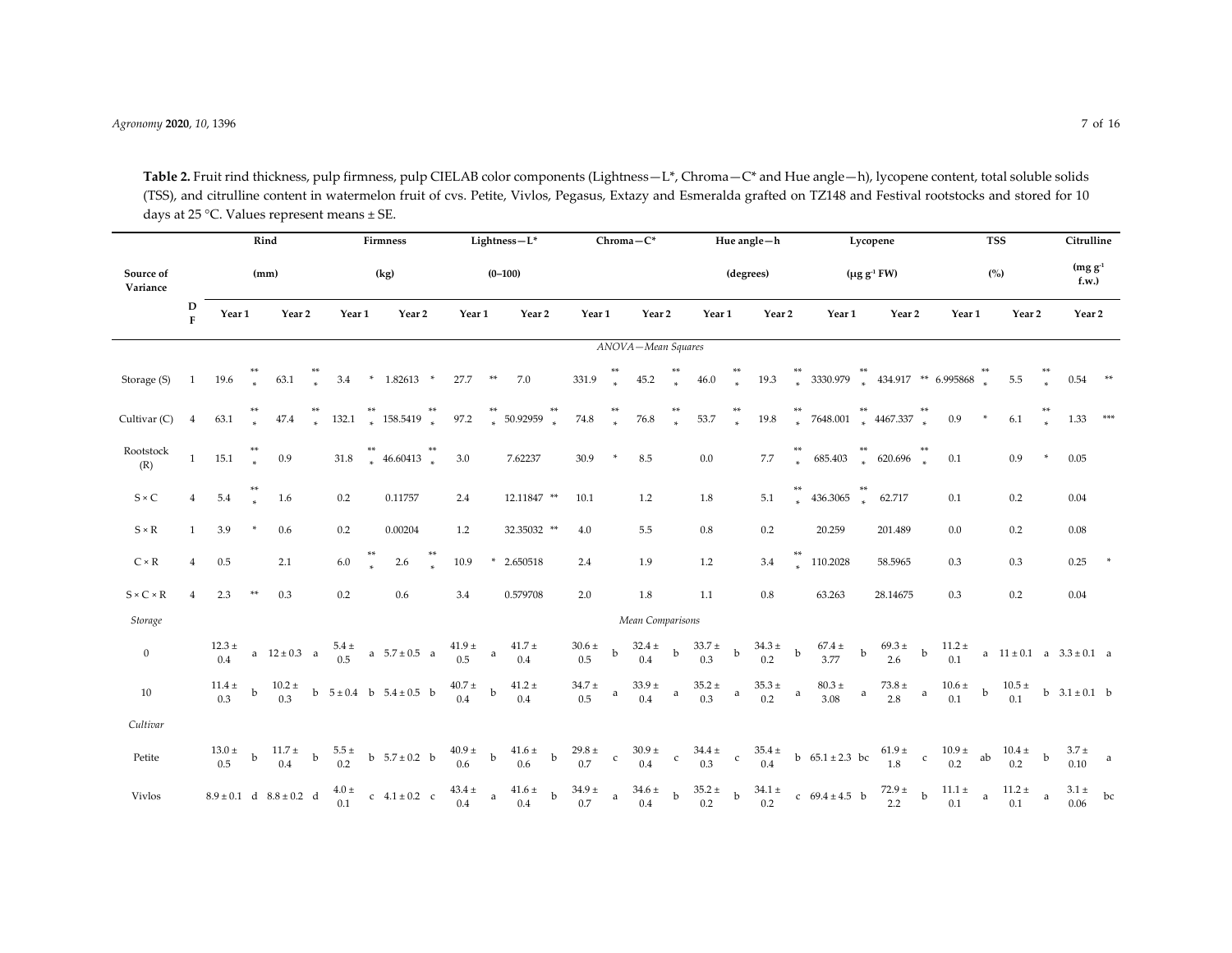| Pegasus   |  |                                          |  |                                                                                            |  |  |  |                                                            |  |  |                                                                                                                                                                                                                                                                                                                                                                           |  |  |  |                                                                 |  |
|-----------|--|------------------------------------------|--|--------------------------------------------------------------------------------------------|--|--|--|------------------------------------------------------------|--|--|---------------------------------------------------------------------------------------------------------------------------------------------------------------------------------------------------------------------------------------------------------------------------------------------------------------------------------------------------------------------------|--|--|--|-----------------------------------------------------------------|--|
| Extazy    |  |                                          |  |                                                                                            |  |  |  |                                                            |  |  | $\begin{array}{ccccccccccccccccccccccccc} 13.8 \pm & & & 13.5 \pm & & & & 13.5 \pm & & & & & 13.6 \pm & & & & 13.5 \pm & & & & & 13.6 \pm & & & & 13.6 \pm & & & & 13.6 \pm & & & & 13.6 \pm & & & & 13.6 \pm & & & & 13.6 \pm & & & & 13.6 \pm & & & & 13.6 \pm & & & & 13.6 \pm & & & & 13.6 \pm & & & & 13.6 \pm & & & & 13.6 \pm & & & & 13.6 \pm & & & & 13.6 \pm &$ |  |  |  |                                                                 |  |
| Esmeralda |  |                                          |  |                                                                                            |  |  |  |                                                            |  |  | $\begin{array}{ccccccccccccccccccccccccccccc} 10.9 & \pm & & & 10.1 & \pm & & 3.3 & \pm & & 3.3 & \pm & & 3.3 & \pm & 0.2 & \pm & & 40.0 & \pm & & 39.6 & \pm & & 32.1 & \pm & & 32.4 & \pm & & 37.1 & \pm & & 36.3 & \pm & & 36.3 & \pm & & 64.8 & \pm & & & 10.9 & \pm & & 10.7 & \pm & & 32.4 & \pm & & 39.6 & \pm & & 32.1 & \pm & & 32.4 & \pm & & 37.1 & \pm &$     |  |  |  |                                                                 |  |
| Rootstock |  |                                          |  |                                                                                            |  |  |  |                                                            |  |  |                                                                                                                                                                                                                                                                                                                                                                           |  |  |  |                                                                 |  |
| TZ148     |  |                                          |  |                                                                                            |  |  |  |                                                            |  |  |                                                                                                                                                                                                                                                                                                                                                                           |  |  |  |                                                                 |  |
| Festival  |  | $11.4 \pm 11.3 \pm 0.3$ b $11.3 \pm 0.4$ |  | $4.5 \pm 0.3$ b $4.8 \pm 0.4$ b $41.1 \pm 41.1 \pm 0.3$<br>0.3 b $4.8 \pm 0.4$ b $0.5$ 0.4 |  |  |  | $32.1 \pm 32.9 \pm 34.5 \pm 0.6$ b $32.9 \pm 34.5 \pm 0.3$ |  |  | $35.0 \pm 70.9 \pm 69.7 \pm 10.8 \pm 0.3$<br>0.3 a 3.18 b 2.9 b 0.1                                                                                                                                                                                                                                                                                                       |  |  |  | $\begin{array}{cc} 10.8 \pm \\ 0.1 \end{array}$ a $3.2 \pm 0.1$ |  |

DF <sup>=</sup> degrees of freedom. \* Significant effect at the 0.05 level, \*\* 0.01 level, \*\*\* 0.001 level. Means within each column followed by different letters denote significant differences (*p* <sup>&</sup>lt; 0.05) according to the Tukey–Kramer HSD test.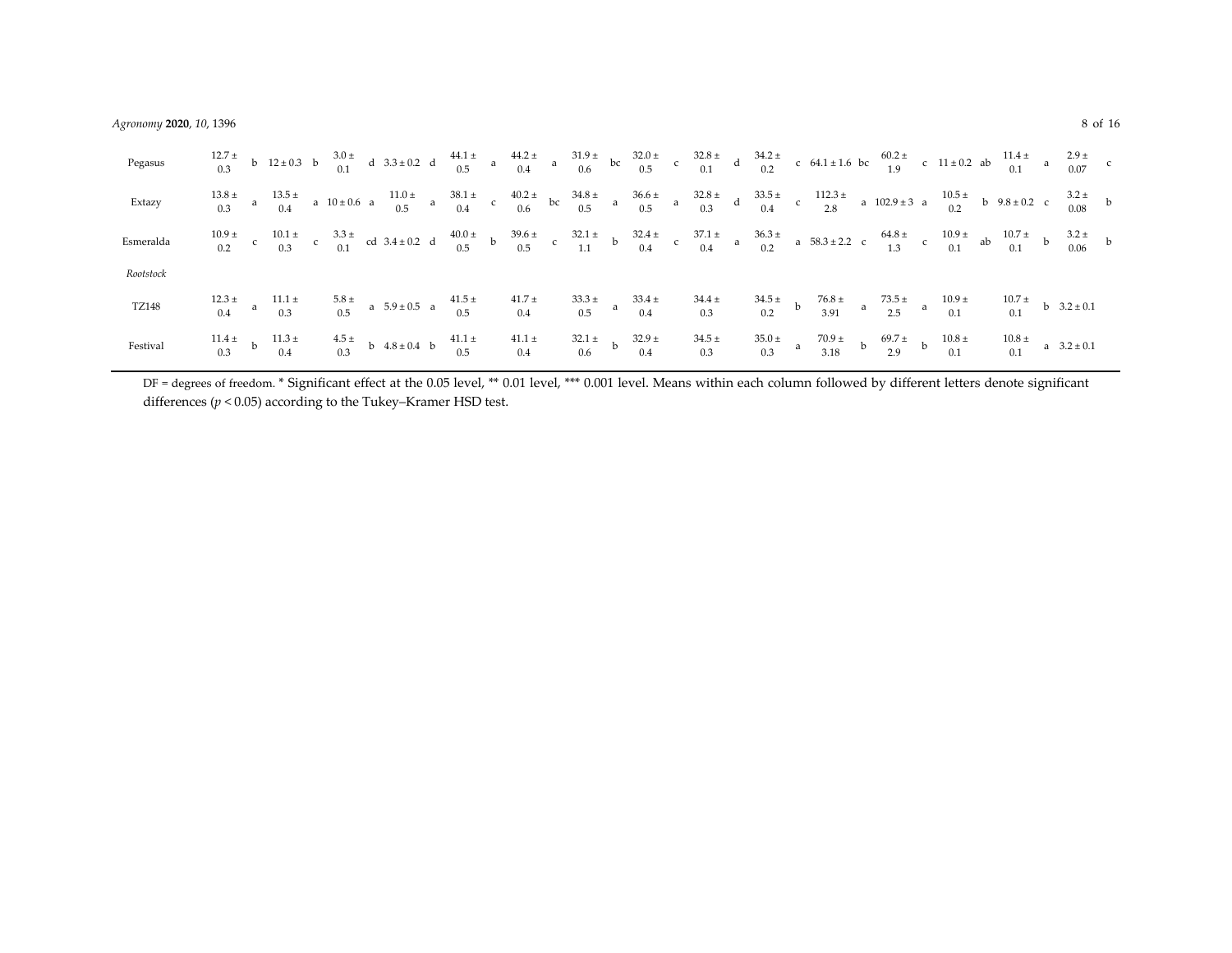### *3.3. Compositional Characteristics of Watermelon Fruit*

Pulp lycopene content correlated significantly with pulp chroma in both years ( $r_{\text{year1}} = 0.53$ ,  $p \le$ 0.001 and ryear2 = 0.72, *p* < 0.001). Scion cultivar effect was the most influential on pulp lycopene content compared to rootstock and storage effects (Table 2). The range of lycopene content in the scion cultivars was widened by Extazy, which attained 95% and 57% higher lycopene than the mean content of the rest of the cultivars in year1 and year2, respectively. The outstanding lycopene content of Extazy (102.8–112.3 µg  $g^{-1}$ ) also rendered the differences among the rest of the cultivars nonsignificant. Variation among the rest of the cultivars was indeed limited, though it is worth noting that the mini diploid cultivars Esmeralda and Vivlos had the most variable lycopene content between years. With respect to rootstock, in both years the mean lycopene content of the scions grafted onto interspecific rootstock TZ148 was higher than that obtained on the Lagenaria rootstock Festival. Storage at 25 °C for 10 days increased pulp lycopene in both years, however this effect was more pronounced in the first year. The content of the pulp in the non‐essential amino acid citrulline was influenced by the scion cultivar and by storage but not by the choice of rootstock (Table 2). Variation in mean citrulline content among cultivars ranged from  $2.9 \pm 0.1 \,\mu g \,g^{-1}$  f.w. in Pegasus to  $3.7 \pm 0.1 \,\mu g$ g−<sup>1</sup> f.w. in Petite. During storage, the citrulline concentration in the pulp declined, however the reduction was of limited scale, amounting to 6.1%.

The TSS content of the juice was influenced mostly by cultivar and storage and least by rootstock (Table 3). Variation in TSS among cultivars was more limited in the first year compared to the second. In both years, Extazy had the lowest TSS (9.8–10.5%) whereas Pegasus and Vivlos had the highest (11.0–11.4%). Overall, diploid cultivars had higher TSS than the seedless cultivars. Rootstock had no effect on TSS during the first year and only a marginal effect during the second when TZ148 resulted in slightly lower TSS than Festival. Very similar effects to those on TSS were observed with respect to the total sugar content of the juice (Table 3). Extazy had the lowest sugars and scions grafted on Festival yielded slightly higher sugars than those on TZ148. Mean total sugar content declined significantly with storage in both years with a sharper drop observed in the first than the second year. Fructose, glucose and sucrose varied significantly in response to storage and scion cultivar and were least affected by rootstock. Fructose was higher in the mini diploid cultivars Vivlos and Esmeralda than the mini seedless Extazy and Petite. Fructose was not affected by rootstock in either year. Storage had a significant effect on fructose which was reduced after 10 days at 25 °C by 12.4% as a two-year mean. Glucose was also lowest in Extazy and Petite and highest in Esmeralda and Vivlos. Significant cultivar–rootstock interaction was observed for glucose as Festival induced higher glucose content than TZ148 in the first year whereas the opposite was observed in the second year. Storage reduced glucose by 39.7% and 42.3% in the first and second year, respectively. Sucrose was highest in Pegasus and Extazy in the first year and in Pegasus and Petite in the second. Among the mini cultivars, sucrose in proportion to the reducing sugars was more abundant in the seeded than the seedless cultivars. Significant cultivar–rootstock interaction was observed for sucrose as TZ148 induced higher glucose content than Festival in the first year whereas the opposite was observed in the second year. As opposed to the levels of reducing sugars, sucrose levels increase postharvest significantly, amounting to an average increase of 57.2% between the two years. Variation in the proportions of the three sugars was reflected in the sweetness index of the pulp. The highest sweetness index was observed in Vivlos and Esmeralda and the lowest in Extazy. The watermelon pulp acidity as reflected in the juice pH showed limited variation across cultivars, with no differences observed in the second year. Rootstock affected juice pH only in the second year with slightly more acidic juice obtained from watermelons grafted onto TZ148. A significant drop in acidity was observed in both years postharvest.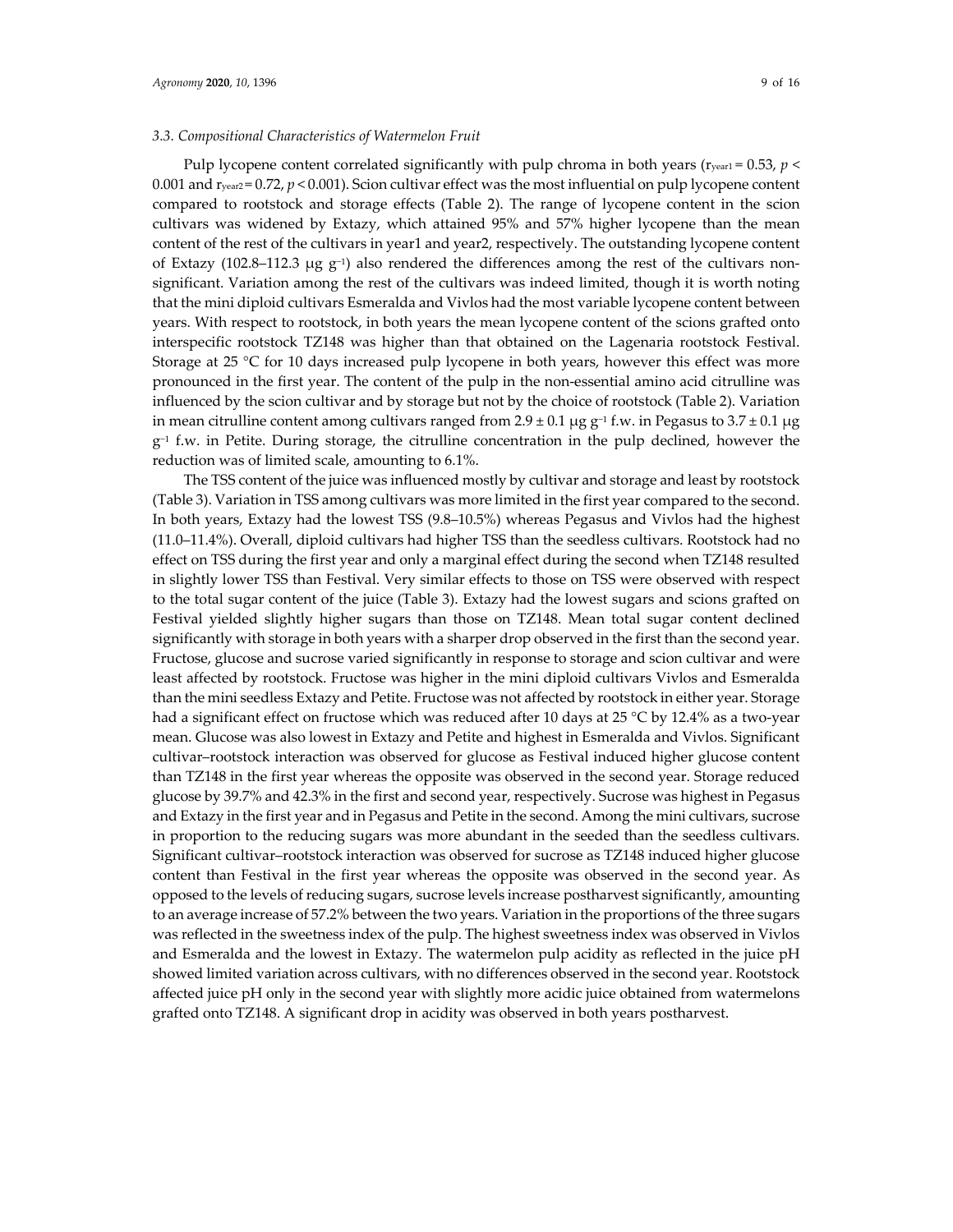|                       | Fructose                    |                          |              |                                 |              |                                  |             | Glucose                                  |             |                     | Sucrose        |                   |              |                       |              | <b>Total Sugars</b> |                |                    |        | <b>Sweetness Index</b>                   | pH                   |                |                              |                        |
|-----------------------|-----------------------------|--------------------------|--------------|---------------------------------|--------------|----------------------------------|-------------|------------------------------------------|-------------|---------------------|----------------|-------------------|--------------|-----------------------|--------------|---------------------|----------------|--------------------|--------|------------------------------------------|----------------------|----------------|------------------------------|------------------------|
| Source of             |                             |                          |              | (mg/mL)                         |              |                                  |             | (mg/mL)                                  |             |                     |                | (mg/mL)           |              |                       |              | (mg/mL)             |                |                    |        |                                          |                      |                |                              |                        |
| variance              | $\mathbf D$<br>$\mathbf{F}$ | Year 1                   |              | Year 2                          |              | Year 1                           |             | Year 2                                   |             | Year 1              |                | Year 2            |              | Year 1                |              | Year 2              | Year 1         |                    | Year 2 |                                          | Year 1               |                | Year <sub>2</sub>            |                        |
|                       |                             |                          |              |                                 |              |                                  |             |                                          |             |                     |                |                   |              | ANOVA-Mean Squares    |              |                     |                |                    |        |                                          |                      |                |                              |                        |
| Storage (S)           |                             | 1 12.65386 $*$           |              | ** 1.29573 **<br>$\overline{2}$ | $\ast$       | 23.4204                          | $\ast$      | ** 32.7403 **<br>$\overline{A}$          | $\star$     | 37.6                | $**$<br>$\ast$ | 26.82             | **<br>$\ast$ | 5.11                  | **<br>$\ast$ | 2.83                | $**$<br>$\ast$ | $7\times10^6$      | $**$   | $\star$ 2 × 10 <sup>5</sup>              | $7.9 \times 10^{-1}$ | $**$<br>$\ast$ | $2.1 \times$ **<br>$10^{-1}$ | $\ast$                 |
| Cultivar (C)          |                             | 4 7.794011 $\frac{3}{2}$ |              | ** 6.88864<br>$\overline{a}$    | $\star$      | 2.74842                          | $\ast$      | ** 4.34505 **<br>$\overline{\mathbf{a}}$ | $\ast$      | 14.0                |                | 12.75             |              | $0.70\,$              | $\ast$       | $7.50\,$            |                | $3\times10^6$      |        | $9 \times 10^6$ *** $5.8 \times 10^{-2}$ |                      |                | $1.1 \times$<br>$10^{-2}$    |                        |
| Rootstock (R)         |                             | 1 0.039605               |              | 0.17657<br>$\overline{4}$       |              | $0.723546\ \ast^{}0.38252\ \ast$ |             |                                          |             | 1.5                 | $\ast$         | 5.09              |              | 0.03                  |              | 1.48                | $\ast$         | $1 \times 10^5$    |        | $1 \times 10^6$ *                        | $2.4 \times 10^{-5}$ |                | $9.4 \times$<br>$10^{-2}$    | $***$<br>$\rightarrow$ |
| $S \times C$          |                             | 4 0.365094               |              |                                 |              | $0.23349$ * 0.212348 *           |             | 0.99786 **                               |             | 0.6                 |                | 2.00              |              | 0.13                  |              | 0.31                |                | $3 \times 10^5$    |        | $6 \times 10^5$                          | $4.5 \times 10^{-3}$ |                | $2.9\times$<br>$10^{-2}$     | $**$                   |
| $S \times R$          |                             | 1 0.166714               |              | 0.42461                         |              | $*$ 0.117464                     |             | 0.00172<br>$\mathbf{1}$                  |             | 0.1                 |                | 0.59              |              | 0.15                  |              | 0.01                |                | $3 \times 10^5$    |        | $8 \times 10^4$                          | $4.4 \times 10^{-3}$ |                | $2.7 \times$<br>$10^{-3}$    |                        |
| $C \times R$          |                             | 4 0.101591               |              | 0.11858<br>$\mathbf{1}$         |              | 0.073288                         |             | 0.15917<br>5                             |             | 0.3                 |                | 1.02              | $\ast$       | 0.10                  |              | 0.27                |                | $2 \times 10^5$    |        | $3 \times 10^5$                          | $7.2 \times 10^{-3}$ |                | $5.1 \times$<br>$10^{-3}$    |                        |
| $S \times C \times R$ |                             | 4 0.102472               |              | 0.09679<br>$\overline{2}$       |              | 0.157366                         |             | 0.11687<br>$\overline{4}$                |             | 0.1                 |                | 0.29              |              | 0.34                  |              | 0.07                |                | $4 \times 10^5$    |        | $9 \times 10^4$                          | $1.6 \times 10^{-3}$ |                | $2.3 \times$<br>$10^{-3}$    |                        |
| Storage               |                             |                          |              |                                 |              |                                  |             |                                          |             |                     |                |                   |              | Mean Comparisons      |              |                     |                |                    |        |                                          |                      |                |                              |                        |
| $\mathbf{0}$          |                             | $43.4 \pm$<br>1.04       | $\rm{a}$     | $39.3 \pm$<br>0.9               | a            | $27.2 \pm$<br>0.78               | $\rm{a}$    | $30.8\,\pm\,$<br>1.1                     | a           | $22.8\,\pm$<br>1.56 | $\mathbf b$    | $21.3 \pm$<br>1.4 | $\mathbf b$  | $93.4 \pm$<br>0.89    | a            | $91.4 \pm$<br>1.1   | $\rm{a}$       | $10952 \pm$<br>108 |        | a $10397 \pm 112$                        | $5.4\,\pm$<br>0.01   | $\mathbf b$    | $5.5\,\pm$<br>0.01           | $\mathbf b$            |
| 10                    |                             | $35.5\,\pm$<br>1.16      | $\mathbf{h}$ | $36.9 \pm$<br>1.2               | $\mathbf{h}$ | $16.4 \pm$<br>0.76               | $\mathbf b$ | $17.8\,\pm$<br>0.8                       | $\mathbf b$ | $36.5 \pm$<br>1.67  | a              | $33.1 \pm$<br>1.9 | $\mathbf{a}$ | $88.3\,\pm\,$<br>0.74 | $\mathbf b$  | $87.7 \pm$<br>1.3   |                |                    |        | b $10341 \pm 97$ b $10314 \pm 150$       | $5.6\,\pm$<br>0.01   | a              | $5.6\,\pm$<br>0.02           | a                      |
| Cultivar              |                             |                          |              |                                 |              |                                  |             |                                          |             |                     |                |                   |              |                       |              |                     |                |                    |        |                                          |                      |                |                              |                        |

**Table 3.** Fructose, glucose, sucrose, total sugars, sweetness index and p<sup>H</sup> in watermelon fruit of cvs. Petite, Vivlos, Pegasus, Extazy and Esmeralda grafted on TZ148 and Festival rootstocks and stored for 10 days at 25 °C. Values represent means  $\pm$  SE.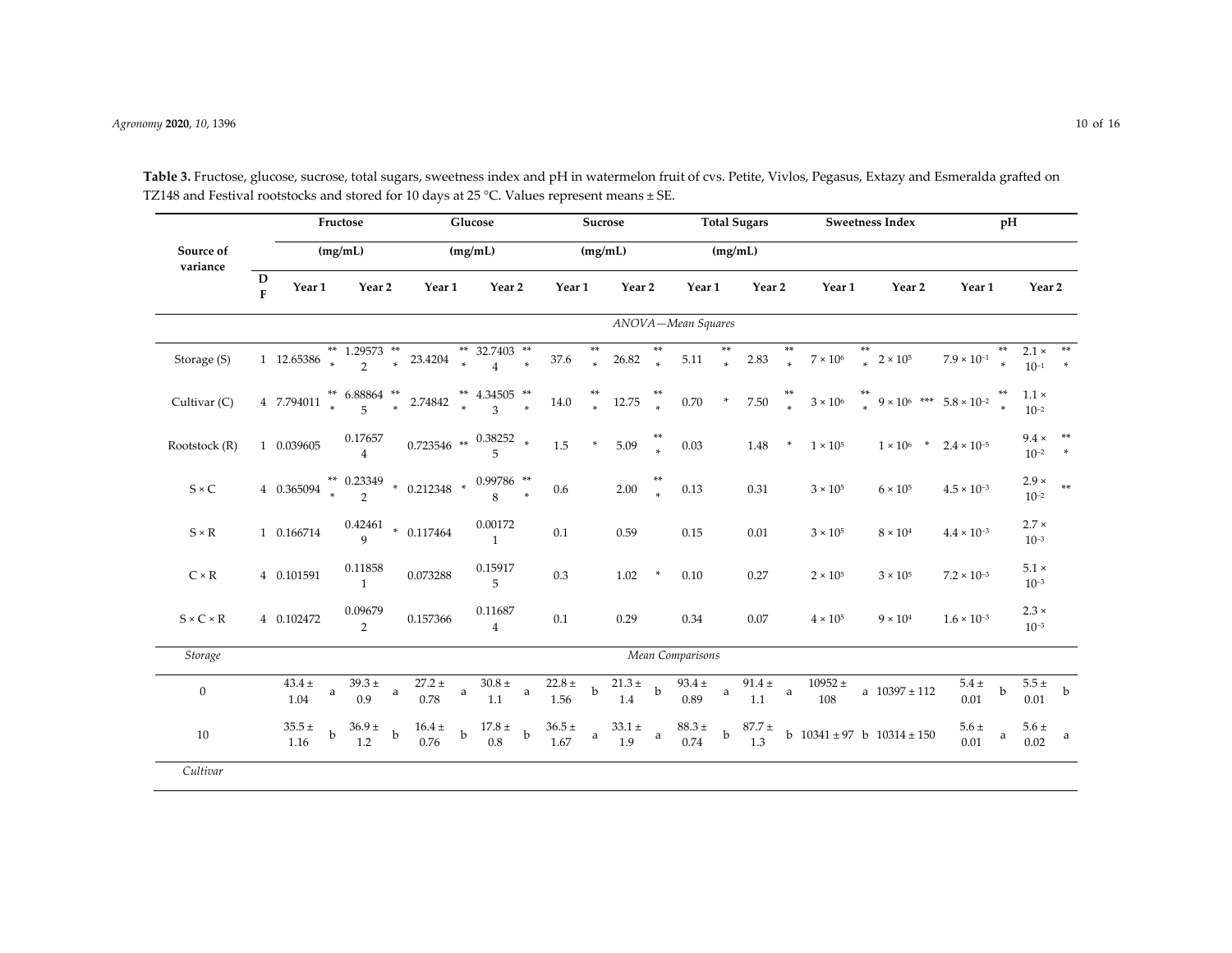| Petite        | $38.0 \pm$<br>1.8    | $\mathbf{b}$ | $33.6 \pm b$<br>1.2 |              | $18.9 \pm$<br>2.0     | bc           | $18.8 \pm c$<br>1.4 |              | $33.4 \pm b$<br>2.8                                                                                                              |              | $\begin{array}{c}\n33.8 \pm \phantom{0} \\ 2.6 \phantom{0}\n\end{array}$ |              |                     |              | 90.4 ± a $86.2 \pm$ b<br>1.7 b 1.4 b |              | $10605 \pm$ bc<br>196.                            |              | $\frac{1}{9943.6}$ + b<br>138    |   | $5.5\,\pm$<br>0.03             | $\mathbf b$  | $5.5 \pm$<br>0.02  | a           |
|---------------|----------------------|--------------|---------------------|--------------|-----------------------|--------------|---------------------|--------------|----------------------------------------------------------------------------------------------------------------------------------|--------------|--------------------------------------------------------------------------|--------------|---------------------|--------------|--------------------------------------|--------------|---------------------------------------------------|--------------|----------------------------------|---|--------------------------------|--------------|--------------------|-------------|
| <b>Vivlos</b> | $46.4 \pm$<br>1.1    | a            | $44.1 \pm$<br>0.9   | a            | $25.7 \pm$<br>1.5     | $\mathbf{a}$ | $28.7 \pm$<br>2.6   | $\mathbf{a}$ | $21.1 \pm$<br>2.0                                                                                                                | $\rm c$      | $21.9 \pm$<br>2.8                                                        | $\mathbf{b}$ | $93.2 \pm$<br>1.1   | $\mathbf{a}$ | $94.6 \pm$<br>1.3                    | $\mathbf{a}$ | $11147 +$<br>115                                  | $\mathbf{a}$ | $11064.9 \pm$<br>$\alpha$<br>122 |   | $5.4 \pm$<br>0.03              | $\mathbf b$  | $5.5 \pm$<br>0.02  | - a         |
| Pegasus       | $34.1 \pm$<br>1.2    | $\mathbf{C}$ | $32.4 \pm$<br>0.7   | $\mathbf{b}$ | $21.4 \pm$<br>1.6     | $\mathbf{b}$ | $25.4 \pm b$<br>2.2 |              |                                                                                                                                  |              | $36.3 \pm$ a $37.9 \pm$<br>2.5 b 2.7 a                                   |              |                     |              | 91.7 ± a $95.7 \pm 1.3$ b 1.0        | $\mathbf{a}$ | $10436 \pm$<br>132                                | $\mathbf d$  | c $10602.4 \pm$<br>120           | a | $5.5 \pm$<br>0.02              | $\mathbf b$  | $5.5 \pm$<br>0.01  |             |
| Extazy        | $31.8 \pm$<br>1.0    | $\mathsf{C}$ | $33.2 \pm$<br>0.6   | $\mathbf{b}$ | $16.7 \pm$<br>1.2     | $\mathbf{c}$ | $18.2 \pm 1.4$ c    |              | $\begin{array}{cc}\n39.2 \pm \phantom{000} & a \phantom{00} & 2! \\ 2.0 & \phantom{00} & \phantom{0} & \phantom{0}\n\end{array}$ |              | $27.4 \pm 1.8$ b                                                         |              | $87.6 \pm b$<br>1.3 |              | $78.7$ $\pm$<br>$\frac{1.9}{1.9}$ c  |              | $\begin{array}{r} 10043 \pm \\ 134 \end{array}$ d |              | $9188.7 \pm$<br>190              |   | $\pm$ c $\frac{5.6 \pm}{0.03}$ | $\mathbf{a}$ | $5.5\,\pm\,$ 0.04  | - a         |
| Esmeralda     | $47.0\,\pm\,$<br>1.1 | a            | $45.6 \pm$<br>0.7   | a            | $26.1 \pm$<br>1.7     | $\mathbf{a}$ | $29.2\,\pm$<br>1.6  | $\alpha$     | $18.4\,\pm$                                                                                                                      |              | $18.4 \pm$ c $16.3 \pm$ c 2.0 c 1.5 c                                    |              |                     |              | 91.5 ± a $91.1 \pm 1.6$ b 0.9        | $\mathbf{a}$ | $11000 \pm$<br>$170$ b                            |              | a $10781.9 \pm a$<br>98          |   | $5.5 \pm 0.04$                 | $b$          | $5.5 \pm$<br>0.04  | - a         |
| Rootstock     |                      |              |                     |              |                       |              |                     |              |                                                                                                                                  |              |                                                                          |              |                     |              |                                      |              |                                                   |              |                                  |   |                                |              |                    |             |
| TZ148         | $39.2 \pm$<br>1.33   |              | $38.8 \pm 1$        |              | $20.8\,\pm\,$<br>1.13 | $\mathbf b$  | $25.3 \pm$<br>1.3   | $\mathbf{a}$ | $31.0 \pm$<br>1.9                                                                                                                | $\mathbf{a}$ | $24.5 \pm b$<br>1.8                                                      |              | $91.1\pm$<br>0.90   |              | $rac{88.6 \pm}{4.2}$ b<br>1.3        |              | $10684~\pm$<br>119                                |              | $10273 \pm 135$ b                |   | $5.5 \pm$<br>0.02              |              | $5.5\,\pm$<br>0.02 | $\mathbf b$ |
| Festival      | $39.7 \pm$<br>1.21   |              | $37.3 \pm$<br>1.1   |              | $22.7 \pm$<br>1.16    | a            | $23.3 \pm b$<br>1.5 |              | $28.3 \pm$<br>2.0                                                                                                                | $\mathbf b$  | $29.9 \pm a$<br>2.0                                                      |              | $90.7 \pm$<br>0.93  |              | $90.5 \pm$<br>1.2                    | a.           | $10608 \pm$<br>107                                |              | $10439 \pm 129$ a                |   | $5.5 \pm$<br>0.02              |              | $5.6\,\pm$<br>0.02 | a           |

DF <sup>=</sup> degrees of freedom. \* Significant effect at the 0.05 level, \*\* 0.01 level, \*\*\* 0.001 level. Means within each column followed by different letters denote significant differences (*p* <sup>&</sup>lt; 0.05) according to the Tukey–Kramer HSD test.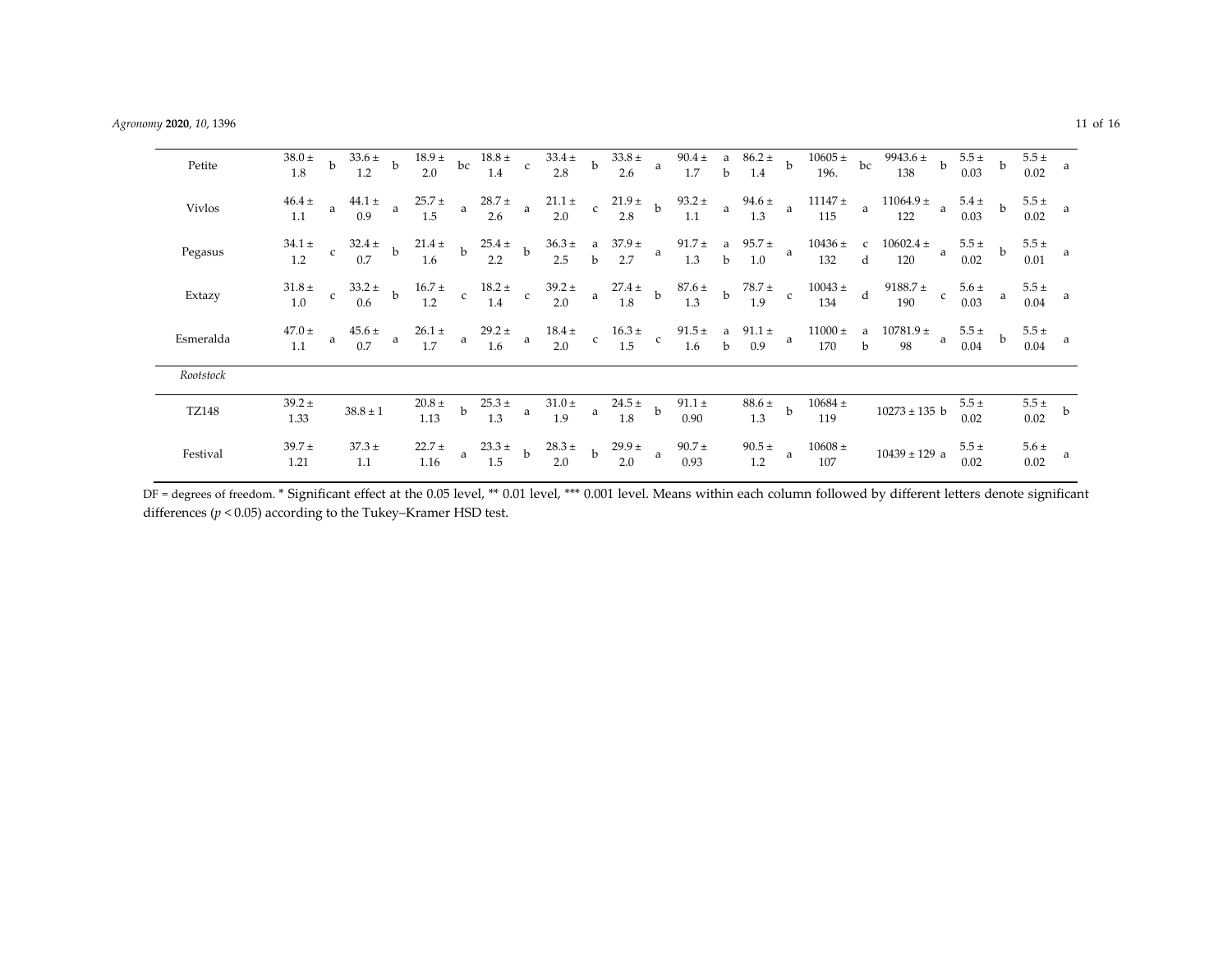## **4. Discussion**

Fruit morphometric characteristics such as weight and shape were the ones affected least by the choice of rootstock. Fruit shape in particular was a trait defined almost exclusively by the scion genotype. These findings corroborate previous works demonstrating the limited variation encountered in these traits in response to different rootstocks and also between grafted and nongrafted material [1]. By contrast, crop performance was strongly influenced by the choice ofrootstock. In this respect, the higher yield obtained on *Cucurbita maxima* × *C. moschata* interspecific rootstock TZ148 reflects the vigorous habit of interspecific rootstocks in comparison to the weaker *Lagenaria* rootstocks, such as Festival. These findings underpin previous reports on the superior crop performance imparted by interspecific rootstocks, provided the absence of physiological incompatibility between scion and rootstock [14–16]. Fruit weight and fruit number incurred a limited rootstock effect. Cultivar genotype largely defined variation in these traits with the largefruited diploid Pegasus producing higher yield than the mini cultivars, of which the triploid ones were more profuse than the diploid ones. Moreover, watermelon yield may present significant annual variation, as presently demonstrated by all scions on both rootstocks, which has been attributed by previous researchers to the variability of climatic and soil conditions [17,18]. It is noteworthy, however, that mean yield varied between years by 12.2% on TZ148 compared to 36.3% on Festival, which is an indication of the stable vigor afforded by interspecific rootstocks. Nonetheless, all of the scion–rootstock combinations examined exceeded the regional yield average of 52 tons ha−<sup>1</sup> in both years [19,20].

Morphological and visual characteristics of watermelon fruit may substantially influence the perception of quality and ultimately consumer choice. Rind thickness is a morphological trait previously described as responsive to cultural practices that affect maturation, including grafting [1,11]. As the rind grows progressively thinner with maturation, watermelon harvest maturity is a defining factor. Contrasting literature on the impact of grafting on rind thickness may thus be interpreted partly in the context of rootstock effects on the ripening process but may also be attributed to the absence of strict maturity standardization during sampling. The current study corroborates that rootstock effect on watermelon rind thickness is generally limited compared to the effect of the scion cultivar [21]. Little emphasis has been given previously on the postharvest change in watermelon rind thickness [19,22]. The current study indicates that it is reduced during storage, which renders the impact of rootstocks on rind thickness, presently evidenced in the thicker rind induced by interspecific TZ148 over *Lagenaria* rootstock Festival, significant for watermelon shelf‐life.

Pulp firmness is a significant sensory quality trait of watermelon fruit shown to respond to heterografting on various types of rootstocks. Commercial interspecific (*C. maxima* × *C. moschata*) rootstocks tend to increase pulp firmness, as demonstrated by several previous studies [10,11,23,24]. Loss of firmness in response to heterografting has been more often reported with particular *Lagenaria siceraria* and *Cucurbita argyrosperma* rootstocks [25,26]. The present study focused on the impact of interspecific and *Lagenaria* gourd rootstocks on scions of differing ploidy, therefore homeograft and self-rooted controls were not used. It was nevertheless observed that the more vigorous interspecific rootstock TZ148 induced notably higher pulp firmness (30.1% higher as a two-year average) than the *Lagenaria* rootstock Festival, which underpins previous findings on the superiority of interspecific hybrids for this trait. Gourd rootstocks have had for the most part no effect or very limited and variable effect on pulp firmness [15,24,25,27]. Pulp firmness was also found significantly higher in seedless triploid cultivars compared to diploid ones despite the fact that texture analysis was performed not in the locular areas but around the core of the fruit using a set of eight probes in circular 42 mm‐diameter arrangement [11]. Pulp firmness has been linked to increased density of parenchymatic cells containing higher alcohol‐insoluble and water‐insoluble cell wall fractions [28]. The higher firmness presently observed in triploid cultivars, noted also by certain previous researchers [29], might thus be related to higher density of parenchymatic cells bearing more abundant alcohol‐ and water‐insoluble fractions, a hypothesis that warrants further investigation involving cell wall fractionation. Finally, the effect of storage on firmness was significant but limited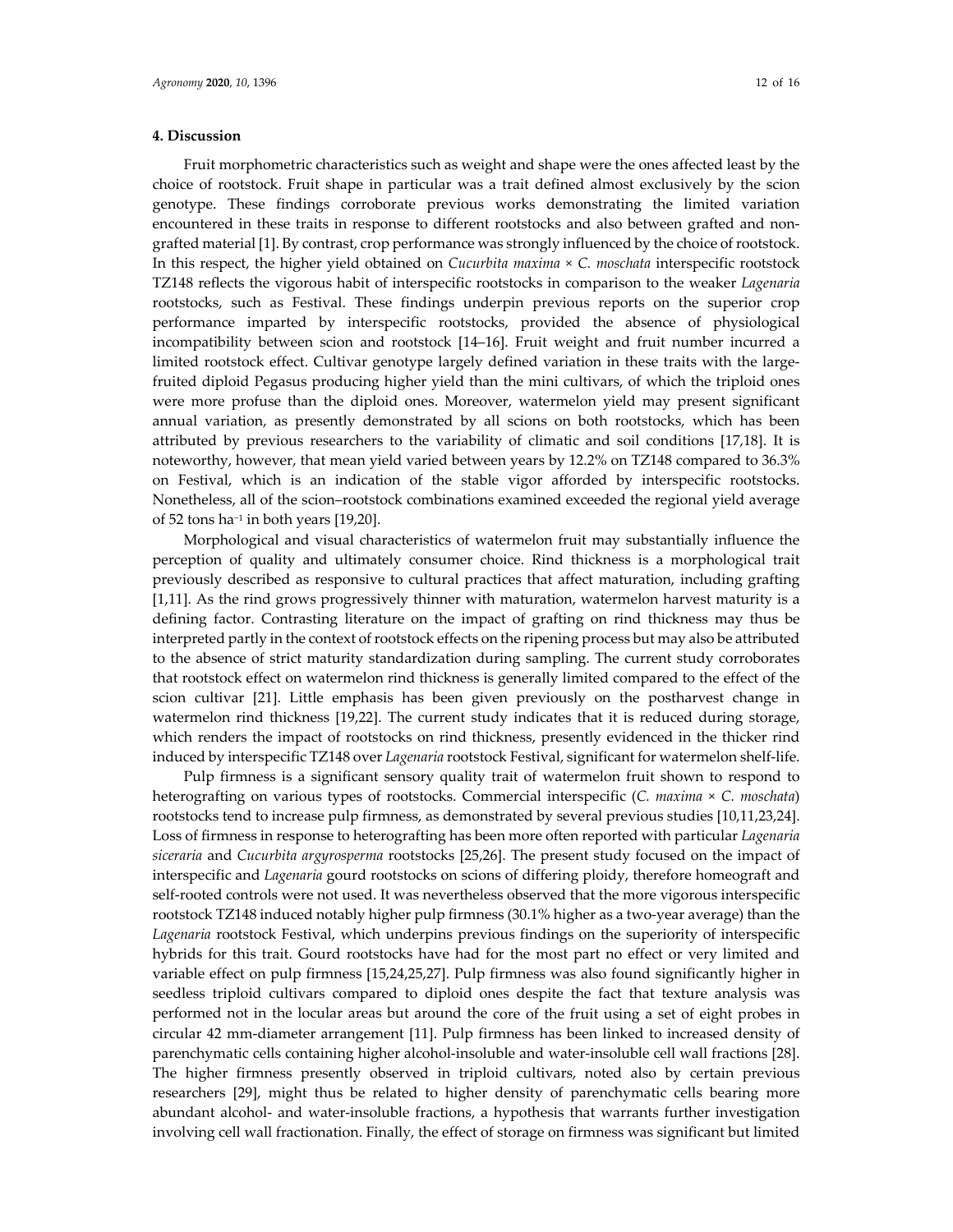compared to that of scion cultivar and rootstock. Nonetheless, previous work has demonstrated that sensory quality and shelf‐life of watermelon is limited to less than two weeks under ambient conditions owing among others to declining pulp firmness, [1]. In light of this, grafting on interspecific hybrid rootstocks might present a significant advantage in terms shelf‐life and the same might be the case for triploid over diploid scions.

Watermelon pulp color is configured principally by the accumulation of carotenoids during ripening [11,30,31]. Over 90% of the carotenoid content of red‐fleshed cultivars accounts forlycopene, with about 10% being in the *cis* isomeric bioavailable form and the rest in the *trans* form [32]. The highly significant correlation of pulp colorimetry with lycopene content, evidenced in both years of the present study, is common among red‐fleshed cultivars; however, pulp chromaticity may not always correlate significantly enough with lycopene content owing to the presence of  $\beta$ -carotene, which varies with cultivar, maturity and postharvest storage [1,33]. The presence of Extazy among the examined scions, which had an outstanding lycopene content (102.8 μg  $g^{-1}$  fw), confounded the effects of rootstock and storage compared to the scion effect. Nonetheless, scion genotype is the most determining factor for carotenoid composition of watermelon fruit with lycopene varying widely among red-fleshed cultivars (20–125 μg  $g^{-1}$  fw), presently exemplified by the triploid Extazy [32,34]. The current results, moreover, indicate that ploidy is not a determining factor for lycopene content since triploid cultivars diverged significantly (61.9–102.8  $\mu$ g g<sup>-1</sup> fw). Grafting, on the other hand, especially on *C. maxima* × *C. moschata* interspecific rootstocks [11,21,35,36] and less frequently on *L. siceraria* cultivars [37], has been found to increase lycopene content in watermelon fruit. In both years of the present study, the lycopene content of the scions grafted onto the interspecific rootstock TZ148 was higher than that obtained on the Lagenaria rootstock Festival. This might be attributed in part to a higher density of parenchymatic cells induced by TZ148 since lycopene is a fat-soluble membranebound pigment [11,28]. Finally, postharvest storage at 25 °C for 10 days increased pulp lycopene in both years of the present study, corroborating previous reports that lycopene synthesis continues and lycopene levels peak postharvest although watermelon is a non‐climacteric fruit [1,19]. The postharvest increase in chroma (C\*) was accompanied, however, by a wider hue angle signifying a color transition toward the orange‐red hue characteristic of over‐ripening. This transition might stem from the conversion of lycopene to β‐carotene or from lycopene degradation products [38].

Citrulline is arguably the most important bioactive molecule found in watermelon fruit after lycopene [39]. Previous work has demonstrated that grafting watermelon on interspecific hybrid rootstocks may increase citrulline concentration in the pulp compared to the non‐grafted control [1]. The current study indicates that the choice of rootstock between an interspecific hybrid and a *Lagenaria* rootstock has no effect on citrulline. In fact, the greatest source of variation was the scion cultivar whereas limited decline in citrulline was observed postharvest. It appears therefore that the increase in citrulline content obtained with grafting vs. self-rooted watermelon is largely offset by postharvest decline, which was not previously reported for non-grafted watermelon. However, given the relative abundance of citrulline in watermelon rind, the thicker rind induced by TZ148 may provide more substrate for industrially extracting the non‐essential amino acid citrulline that garners significant pharmacological interest [39].

The soluble solids content of watermelon juice is configured primarily by soluble sugars although non‐carbohydrate components such as organic acids, water‐soluble soluble pectins and pigments may also influence the refractive index of the juice [40,41]. In the present study, the TSS and the total sugars of the juice were influenced mostly by cultivar and storage. Diploid cultivars attained overall higher TSS and total sugars than the seedless cultivars, however all scions delivered TSS values near 10% or higher, which is considered a prerequisite for consumer acceptability [42]. Postharvest storage at ambient temperature resulted in a significant decline in TSS and total sugars, which renders the postharvest handling of watermelons critical for sensory quality, especially for triploid cultivars of lower sweetness. In this respect, Kyriacou et al. [1] highlighted in previous work the importance of optimal harvest maturity for watermelon grafted on vigorous rootstocks that delay ripening, when prolonged postharvest storage (>10 days) at ambient conditions is unavoidable. From a physiological point of view, it is noteworthy that glucose and fructose levels decreased during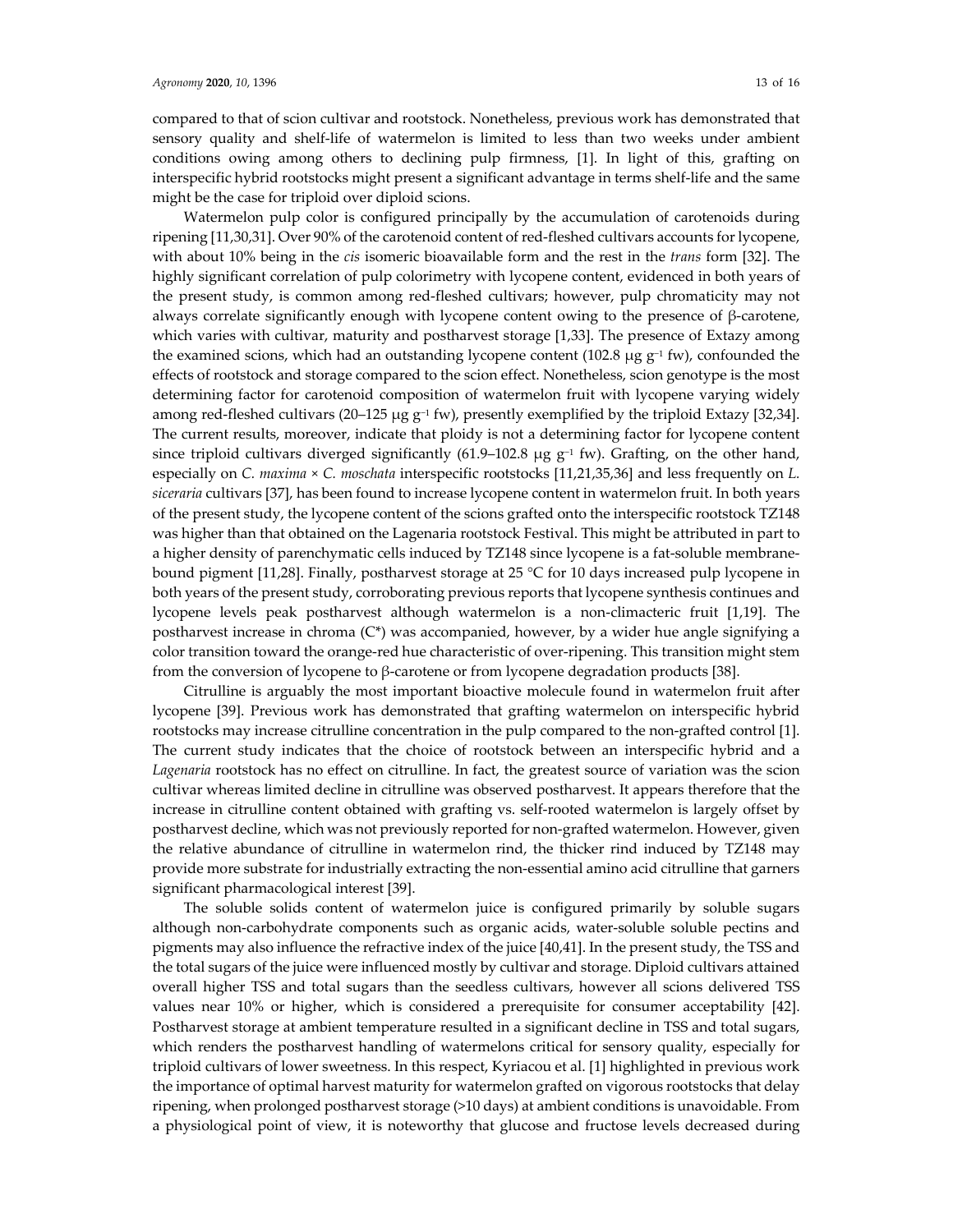storage as opposed to sucrose, which increased owing most probably to the postharvest activity of ripening‐related enzymes such as sucrose synthase. This observation, in conjunction with the postharvest accumulation of lycopene discussed above, sheds new light onto the postharvest physiology of watermelon, otherwise considered a non‐climacteric fruit.

The TSS and total sugars of watermelon were generally not decreased by grafting on most commercial *C. maxima* × *C. moschata* rootstocks [10,23,36], whereas scion response to grafting seems more rootstock‐specific with *Lagenaria siceraria* cultivars and landraces [14,37,43]. The marginally lower total sugars content observed with TZ148 in the second year of the current study likely relate to the higher fruit load supported by this rootstock and a possible slight delay in ripening compared to the *Lagenaria* rootstock Festival. This is further supported by the higher hexoses-to-sucrose ratio observed with TZ148 in the second year, given that the common sugar motif observed during watermelon ripening is that of sucrose accumulating at the expense of hexoses [11]. At any rate, the non‐significant or marginal rootstock effect on TSS and total sugars renders interspecific TZ148 an advantageous rootstock over *Lagenaria* Festival on account of higher yield, firmness and lycopene content.

## **5. Conclusions**

Fruit morphometric characteristics were affected least by the choice of rootstock. However, the more vigorous interspecific rootstock delivered higher and more stable yield across seasons than gourd rootstock, which highlights the superior crop performance imparted by interspecific rootstocks, provided the absence of physiological rootstock–scion incompatibility. Interspecific rootstock also induced thicker rind and higher pulp firmness, both of which improve shelf‐life. Pulp firmness was higher in seedless triploid cultivars compared to diploid ones, which might relate to higher density of parenchymatic cells. Current results indicate that scion genotype but not ploidy level is the most determining factor for carotenoid composition of watermelon fruit. Moreover, interspecific rootstock induced higher fruit lycopene content than gourd rootstock. Ambient postharvest storage for 10 days increased pulp lycopene, corroborating previous reports that lycopene synthesis continues and lycopene levels peak postharvest although watermelon is a nonclimacteric fruit. Diploid cultivars attained overall higher TSS and total sugars than seedless cultivars; storage, however, reduced both, which renders the postharvest handling of triploid cultivars particularly prone to loss of sensory quality. Reducing sugars decreased during storage while sucrose increased. This observation in conjunction with the postharvest accumulation of lycopene sheds new light onto the postharvest physiology of watermelon, otherwise considered a non-climacteric fruit. Minimal reduction in sugars by interspecific rootstock was related to higher fruit load and possible slight delay in ripening compared to gourd, further supported by the higher hexoses-to-sucrose ratio observed with the former. The marginal rootstock effect on sugars renders interspecific rootstock advantageous over gourd on account of higher yield, firmness and lycopene content.

**Author Contributions:** Conceptualization, G.A.S., M.C.K. and Y.R.; methodology, G.A.S. and M.C.K.; formal analysis, G.A.S. and M.C.K.; investigation, G.A.S. and M.C.K.; writing—review and editing, G.A.S., M.C.K. and Y.R.; supervision, M.C.K. and Y.R.; All authors have read and agreed to the published version of the manuscript.

**Funding:** This research received no external funding.

**Conflicts of Interest:** The authors declare no conflict of interest.

#### **References**

- 1. Kyriacou, M.C.; Soteriou, G.A.; Rouphael, Y.; Siomos, A.S.; Gerasopoulos, D. Configuration of watermelon fruit quality in response to rootstock‐mediated harvest maturity and postharvest storage. *J. Sci. Food Agric.* **2016**, *96*, 2400–2409, doi:10.1002/jsfa.7356.
- 2. Savvas, D.; Colla, G.; Rouphael, Y.; Schwarz, D. Amelioration of heavy metal and nutrient stress in fruit vegetables by grafting. *Sci. Hortic.* **2010**, *127*, 156–161, doi:10.1016/j.scienta.2010.09.011.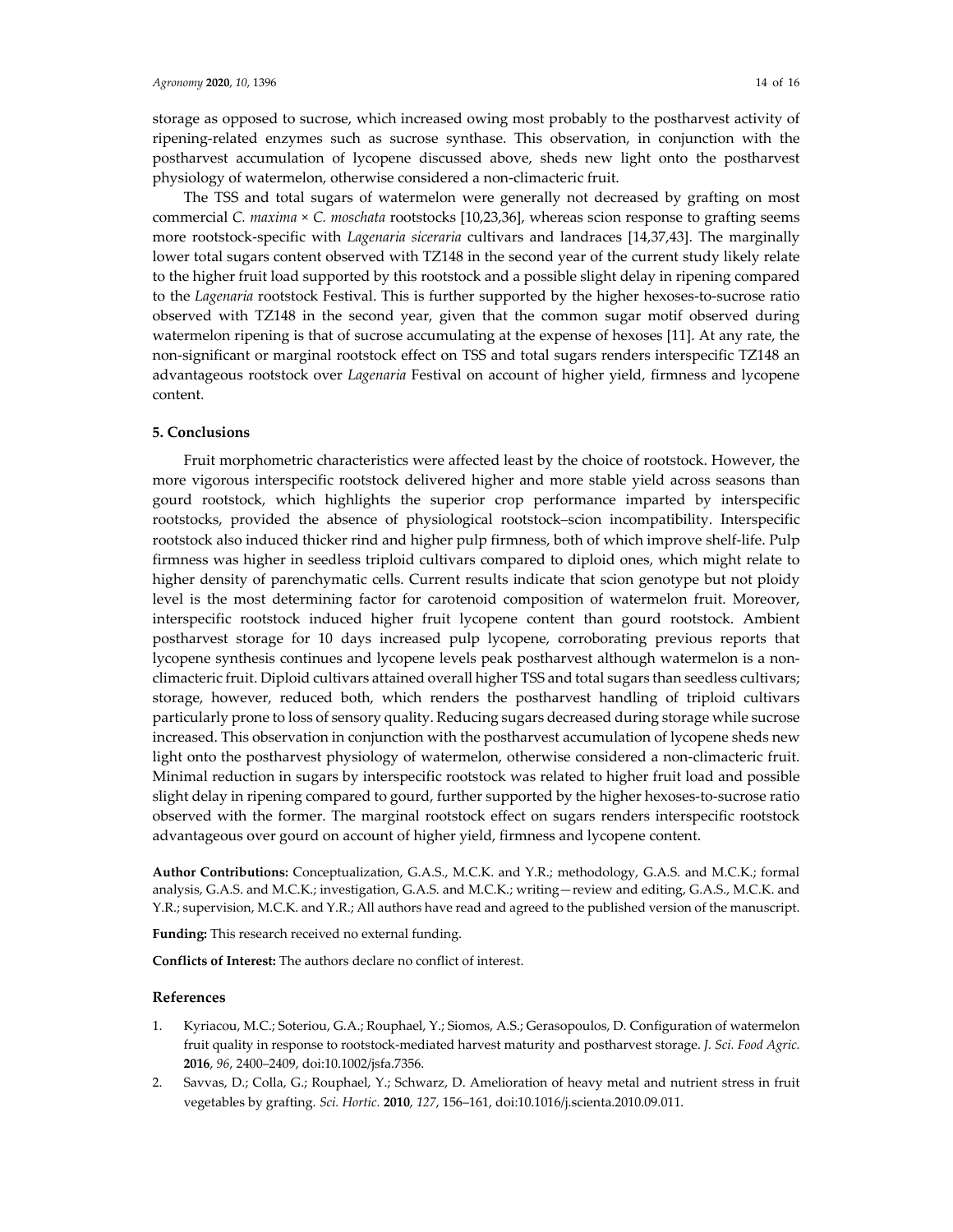- 3. Schwarz, D.; Rouphael, Y.; Colla, G.; Venema, J.H. Grafting as a tool to improve tolerance of vegetables to abiotic stresses: Thermal stress, water stress and organic pollutants. *Sci. Hortic.* **2010**, *127*, 162–171, doi:10.1016/j.scienta.2010.09.016.
- 4. Borgognone, D.; Colla, G.; Rouphael, Y.; Cardarelli, M.; Rea, E.; Schwarz, D. Effect of nitrogen form and nutrient solution pH on growth and mineral composition of self‐grafted and grafted tomatoes. *Sci. Hortic.* **2013**, *149*, 61–69, doi:10.1016/j.scienta.2012.02.012.
- 5. Rouphael, Y.; Kyriacou, M.C.; Colla, G. Vegetable grafting: A toolbox for securing yield stability under multiple stress conditions. *Front. Plant Sci.* **2018**, *8*, 2255, doi:10.3389/fpls.2017.02255.
- 6. Causse, M.; Saliba‐Colombani, V.; Lecomte, L.; Duffé, P.; Rousselle, P.; Buret, M. QTL analysis of fruit quality in fresh market tomato: A few chromosome regions control the variation of sensory and instrumental traits. *J. Exp. Bot.* **2002**, *53*, 2089–2098, doi:10.1093/jxb/erf058.
- 7. Chilsom, D.N.; Picha, D.H. Effect of storage temperature on sugar and organic acid contents of watermelon. *HortScience* **1986**, *21*, 1031–1033.
- 8. Colla, G.; Pérez‐Alfocea, F.; Schwarz, D. Vegetable grafting: Principles and practices. *CABI* **2017**, doi:10.1079/9781780648972.0000.
- 9. Kyriacou, M.C.; Soteriou, G.A. Postharvest change in compositional, visual and textural quality of grafted watermelon cultivars. *Acta Hortic.* **2012**, *934*, 985–992, doi:10.17660/actahortic.2012.934.131.
- 10. Soteriou, G.A.; Kyriacou, M.C. Rootstock‐mediated effects on watermelon field performance and fruit quality characteristics. *Int. J. Veg. Sci.* **2015**, *21*, 344–362, doi:10.1080/19315260.2014.881454.
- 11. Soteriou, G.A.; Kyriacou, M.C.; Siomos, A.S.; Gerasopoulos, D. Evolution of watermelon fruit physicochemical and phytochemical composition during ripening as affected by grafting. *Food Chem.* **2014**, *165*, 282–289, doi:10.1016/j.foodchem.2014.04.120.
- 12. McGuire, R.G. Reporting of objective color measurements. *HortScience* **1992**, *27*, 1254–1255, doi:10.21273/hortsci.27.12.1254.
- 13. Perkins‐Veazie, P.; Collins, J.K.; Pair, S.D.; Roberts, W. Lycopene content differs among red‐fleshed watermelon cultivars. *J. Sci. Food Agric.* **2001**, *81*, 983–987, doi:10.1002/jsfa.880.
- 14. Yetisir, H.; Sari, N. Effect of different rootstock on plant growth, yield and quality of watermelon. *Aust. J. Exp. Agric.* **2003**, *43*, 1269–1274, doi:10.1071/ea02095.
- 15. Yetisir, H.; Sari, N.; Yncel, S. Rootstock resistance to Fusarium wilt and effect on watermelon fruit yield and quality. *Phytoparasitica* **2003**, *31*, 163–169, doi:10.1007/bf02980786.
- 16. Soteriou, G.A.; Papayiannis, L.C.; Kyriacou, M.C. Indexing melon physiological decline to fruit quality and vine morphometric parameters. *Sci. Hortic.* **2016**, *203*, 207–215, doi:10.1016/j.scienta.2016.03.032.
- 17. Goreta Ban, S.; Zanic, K.; Dumiciv, G.; Raspudic, E.; Vuletin Selak, G.; Ban, D. Growth and yield of grafted cucumbers in soil infested with root‐knot nematodes. *Chil. J. Agric. Res.* **2014**, *74*, 29–34, doi:10.4067/s0718‐ 58392014000100005.
- 18. Huitron, M.V.; Diaz, M.; Dianez, F.; Camacho, F. The effect of various rootstocks on triploid watermelon yield and qualify. *J. Food Agric. Environ.* **2007**, *5*, 344–348.
- 19. Kyriacou, M.C.; Soteriou, G. Quality and postharvest performance of watermelon fruit in response to grafting on interspecific cucurbit rootstocks. *J. Food Qual.* **2015**, *38*, 21–29, doi:10.1111/jfq.12124.
- 20. Food and Agriculture Organization of the United Nations. *FAOSTAT2013*; FAO: Rome, Italy, 2010. Available online: http://faostat3.fao.org (accessed on 3 October 2020).
- 21. Kyriacou, M.C.; Rouphael, Y.; Colla, G.; Zrenner, R.; Schwarz, D. Vegetable grafting: The implications of a growing agronomic imperative for vegetable fruit quality and nutritive value. *Front. Plant Sci.* **2017**, *8*, 741, doi:10.3389/fpls.2017.00741.
- 22. Corey, K.A.; Schlimme, D.V. Relationship of rind gloss and grounds pot colour to flesh quality of watermelon fruits during maturation. *Sci. Hortic.* **1988**, *34*, 211–218, doi:10.1016/0304‐4238(88)90094‐5.
- 23. Huitron, M.V.; Ricárdez, M.; Dianez, F.; Camacho, F. Influence of grafted watermelon plant density on yield and quality in soil infested with melon necrotic spot virus*. HortScience* **2009**, *44*, 1838–1841, doi:10.21273/hortsci.44.7.1838.
- 24. Bruton, B.D.; Fish, W.W.; Roberts, W.; Popham, T.W. The influence of rootstock selection on fruit quality attributes of watermelon. *Open Food Sci. J.* **2009**, *3*, 15–34, doi:10.2174/1874256400903010015.
- 25. Cushman, K.E.; Huan, J. Performance of four triploid watermelon cultivars grafted onto five rootstock genotypes: Yield and fruit quality under commercial growing conditions. *Acta Hortic.* **2008**, *82*, 335–337, doi:10.17660/actahortic.2008.782.42.